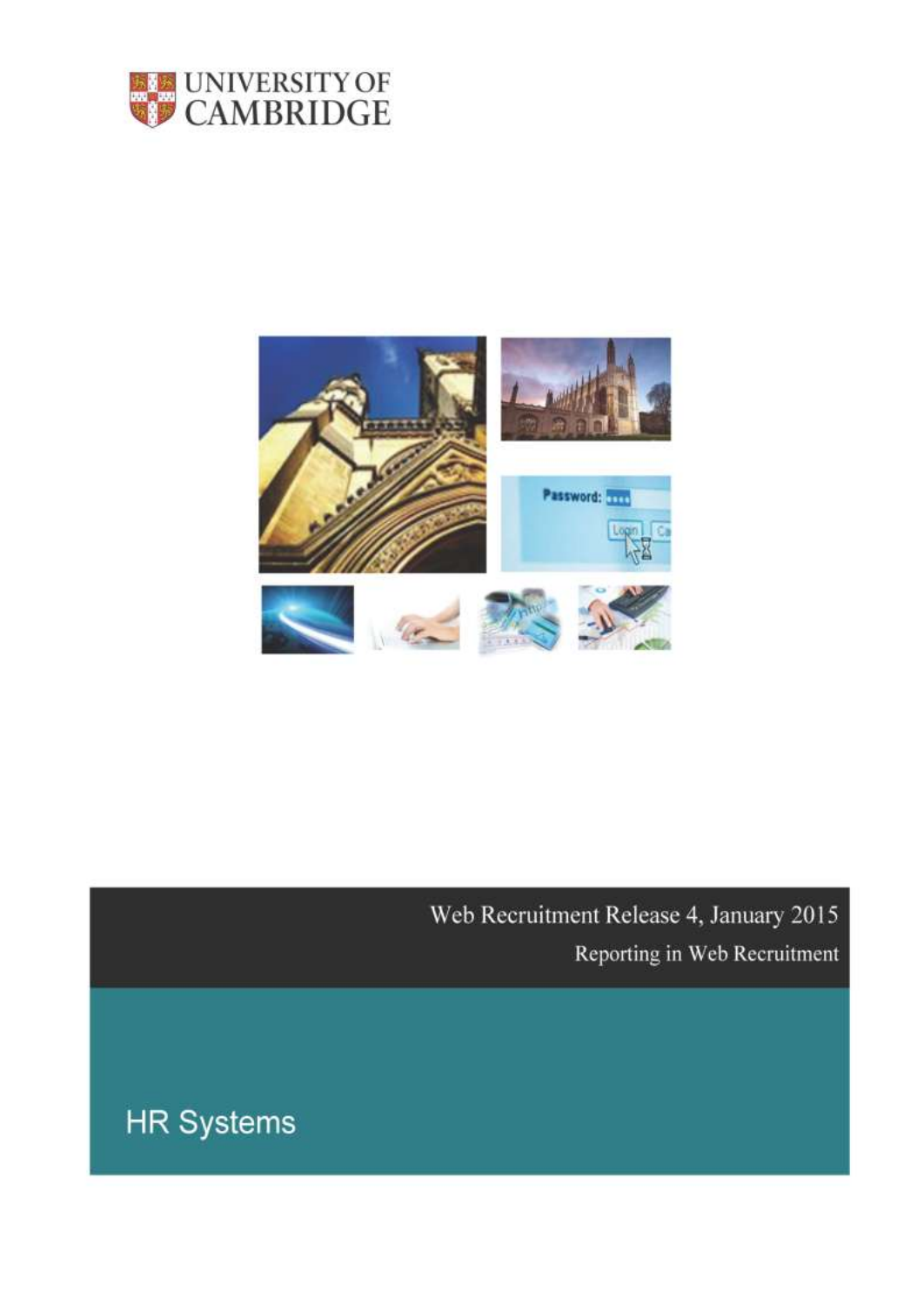

# **Contents**

| 3.1 |       |  |
|-----|-------|--|
|     | 3.1.1 |  |
|     | 3.1.2 |  |
|     | 3.1.2 |  |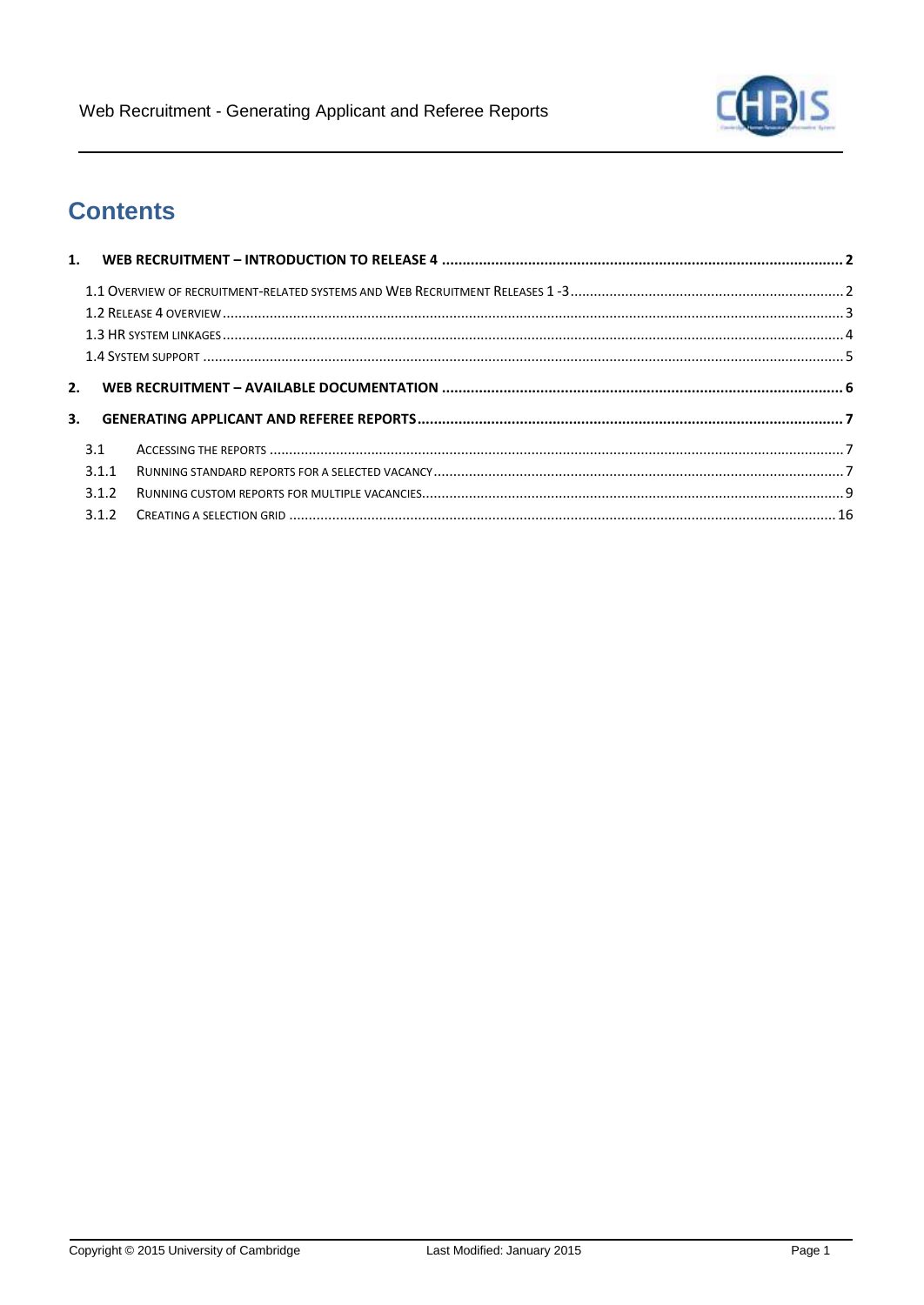

# <span id="page-2-0"></span>**1. Web Recruitment – Introduction to Release 4**

### <span id="page-2-1"></span>**1.1 Overview of recruitment-related systems and Web Recruitment Releases 1 -3**

The recruitment process begins with the identification and definition of a vacancy. This includes developing or updating the PD33 or role description and, for new academic-related and assistant staff vacancies, the grading of the post. Posts which are graded are set up in CHRIS (the HR and Payroll System) by the Grading team in the HR Division.

The new Recruitment Administration System (RAS) is then used to:

- Find the details of a vacancy which exists in CHRIS (posts which have been graded or are being refilled); or
- Enter the vacancy details for a new academic or research post (these are not individually graded so have not already been set up in CHRIS at this point).

Permission to fill a vacancy is then requested and granted in RAS.

In most cases, the vacancy should be advertised. Once all required permissions for a vacancy have been obtained, RAS can be used to place an advert on the University's Job Opportunities pages and to send to external media for publication.

In RAS, a department/institution records whether or not they will be inviting online job applications via the Web Recruitment System. Where the Web Recruitment System is to be used, RAS will:

- Insert an 'Apply online' button on the advert for the vacancy on the Job Opportunities pages;
- Insert a URL in external adverts for the vacancy, which routes to the relevant advert on Job Opportunities.

The Web Recruitment System can then be used to receive and process applications received.

The first release of the Web Recruitment System focused on:

- Allowing applicants to apply online via the University Job Opportunities pages;
- Automatically acknowledging applications;
- Allowing recruiters to view, email and print applications;
- Allowing recruiters/administrators to manage and record the results of the selection process; and
- Transferring the successful applicant(s) into the CHRIS Recruitment Module.

The second release of the Web Recruitment System focused on:

- Allowing applicants to copy personal details, qualifications and employment history from a previous application;
- Allowing recruiters to generate rejection emails and letters to applicants;
- Allowing recruiters to generate reference request emails and letters;
- Allowing referees to upload their reference into the system after a reference request email has been sent to them.

The third release of the Web Recruitment System focused on: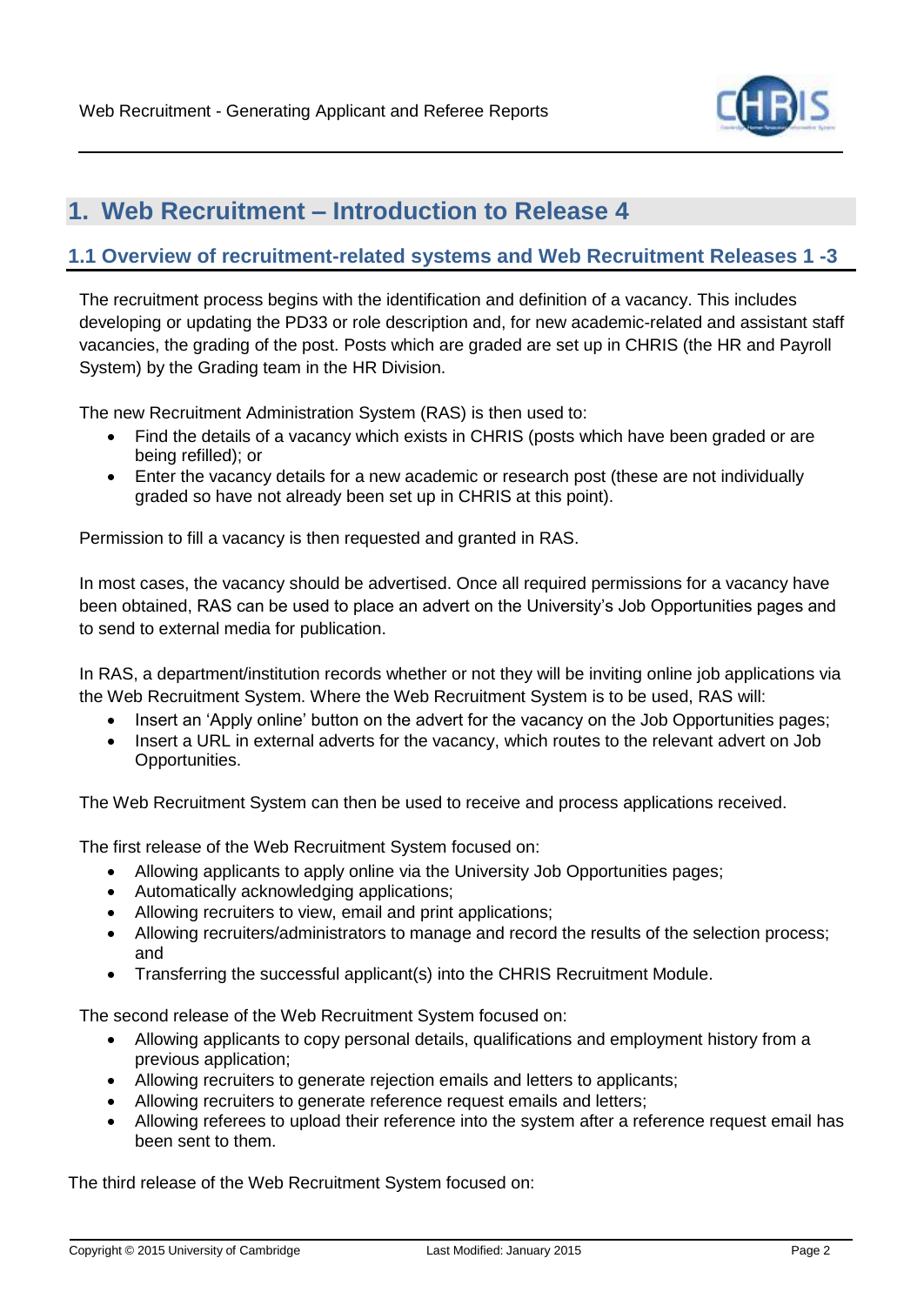

- Allowing recruiters to generate an email to the successful applicant where they need to provide information for a Tier 2 Certificate of Sponsorship;
- Allowing applicants to log back into their Web Recruitment account to enter the additional Tier 2 CoS information and upload supporting documents;
- Allowing recruiters to download the applicant details required for a Tier 2 CoS so that it can be attached to the rest of the CoS application for submission to HR;
- Automated marking of an application as eligible for purging 12 months after the vacancy closes (including extended deletion dates for those vacancies where CoS retention policies apply);
- Allowing super-users to mark a vacancy as a purging exception;
- Automated deletion of unsubmitted applications two months after the vacancy closing date;
- Retaining anonymised data for future trend analysis and management reporting;
- Allowing applicants to enter basic disclosure information when a vacancy has a basic disclosure check selected within new RAS;
- Generating reports of applicant information from within Web Recruitment and export results to Excel; and
- Adding bookmarks to the application pack PDF, allowing recruiters to navigate around more easily between applicants and documents.

### <span id="page-3-0"></span>**1.2 Release 4 overview**

Release 4 focuses on:

- Removing the need for vacancy administrators in departments/institutions to use the CHRIS Recruitment Module and CHRIS/10A form for the majority of appointments and replacing these with the following actions doing the following within Web Recruitment:
	- o Recording details about the offer and appointment within a new Offers section;
	- o Uploading supporting documents for an appointment (and Tier 2 Certificate of Sponsorship application, if required); and
	- $\circ$  Submitting an electronic Appointment Request to the HR New Appointment team.
- Pre-filling the Offers section with details about the applicant (from their online application form) and the position (from CHRIS);
- Allowing vacancy administrators to generate an offer letter to the successful candidate using details that they have entered into the system or upload an offer letter they have created outside of the system;
- Allowing vacancy administrators to download a cover sheet for any supporting documents being sent to the HR New Appointment Team outside of the system;
- Recording details of how and when offer letters were sent to the successful candidate;
- Storing and accessing offer letter history;
- Allowing the New Appointment Team to receive and view appointment requests online within a new HR Processing section of the system; and
- Allowing the New Appointments team to transfer details of the applicant and appointment into the CHRIS Recruitment Module.

Departments/institutions should request appointments via Web Recruitment wherever possible and the New Appointment team will transfer successful applicants to CHRIS using their screens within the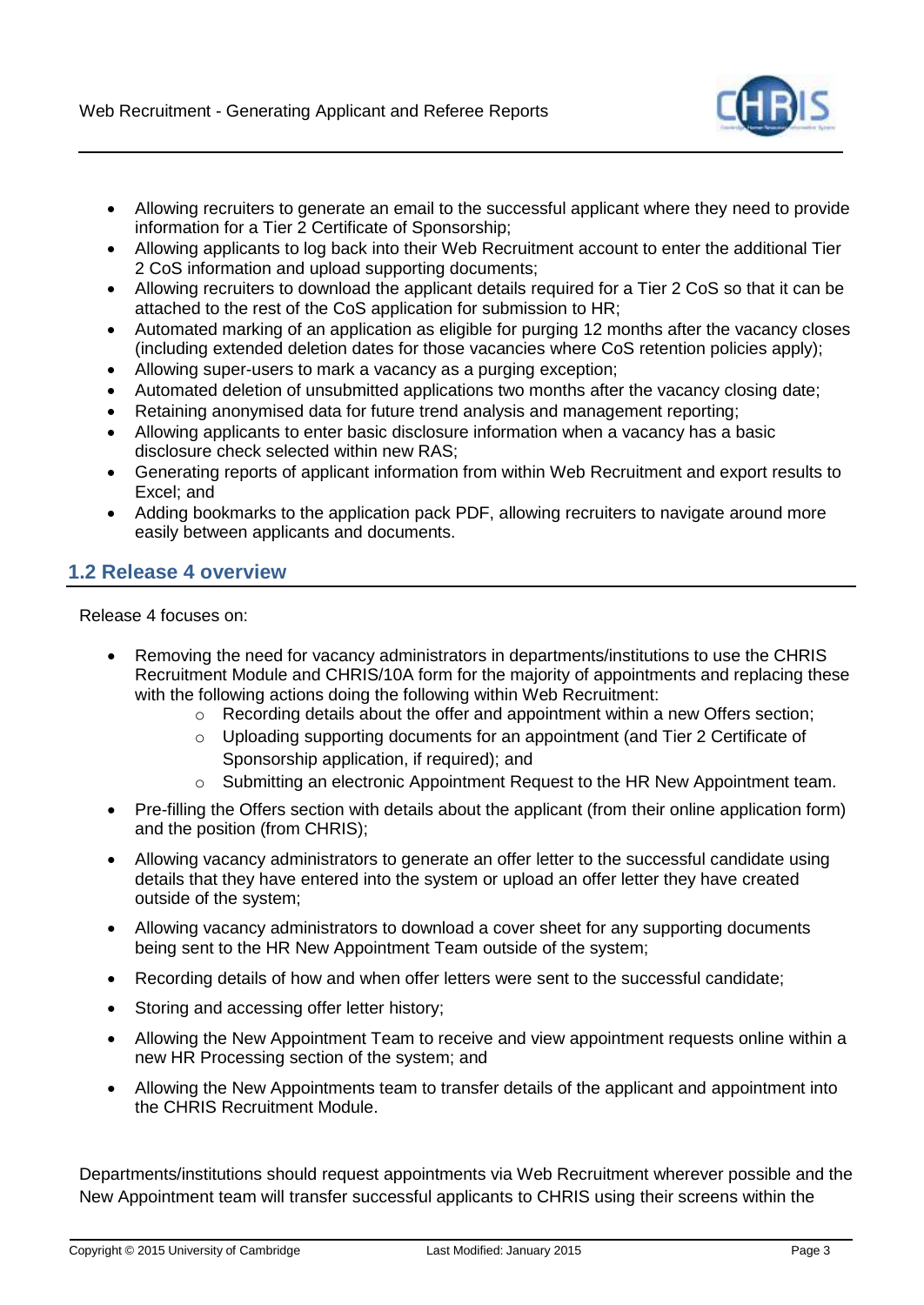

system. The supporting documents cover sheet can then be downloaded and attached to supporting documents and returned to the HR New Appointment Team for processing.

# <span id="page-4-0"></span>**1.3 HR system linkages**

Diagram 1 below shows how the different HR systems link together in the recruitment process.

Diagram 1: HR systems linkages in the recruitment process

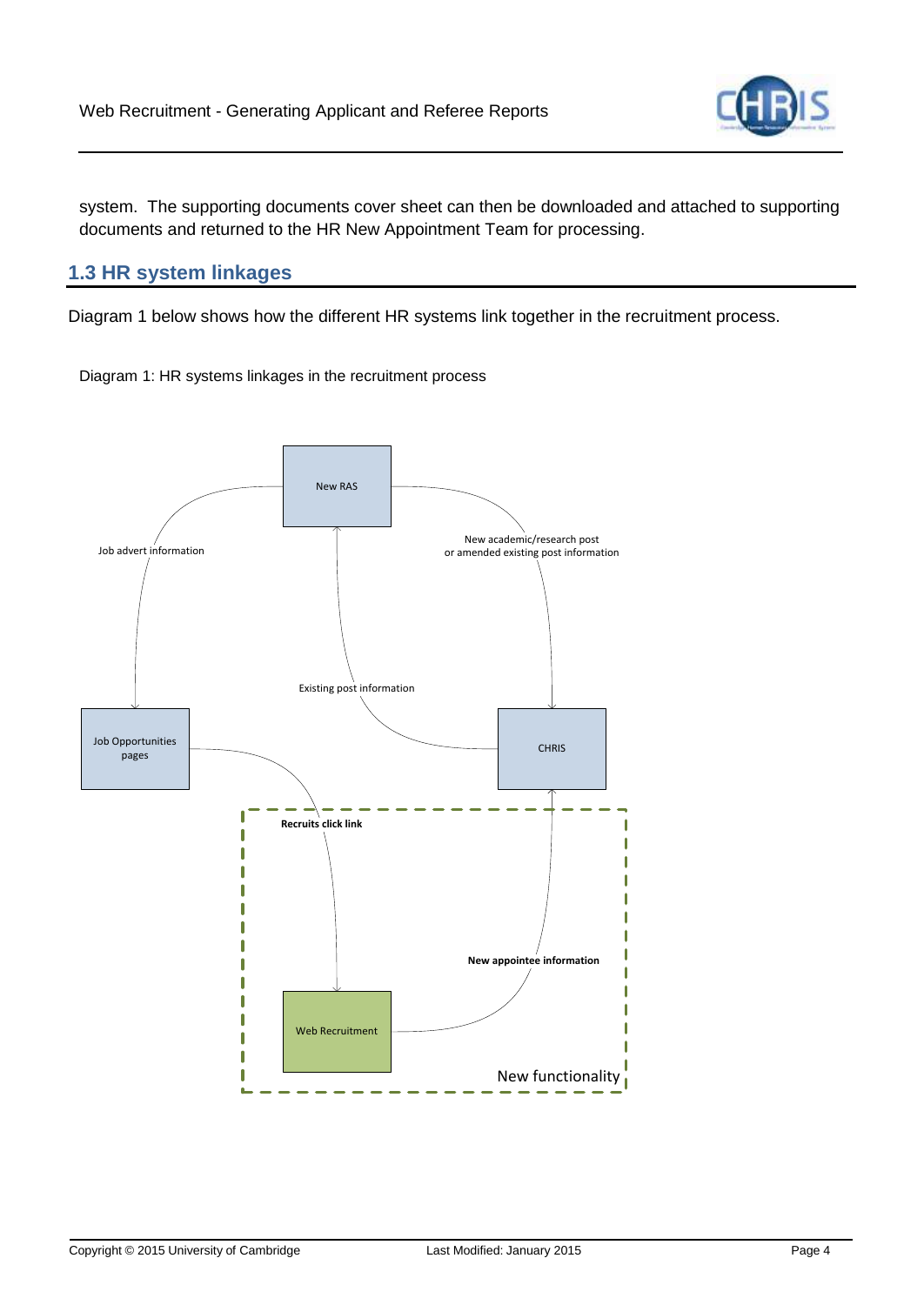

# <span id="page-5-0"></span>**1.4 System support**

Technical queries relating to the Web Recruitment System should be directed to the **CHRIS Helpdesk**  by emailing [chris.helpdesk@admin.cam.ac.uk.](mailto:chris.helpdesk@admin.cam.ac.uk) The New Appointment Team should be contacted for advice about making appointments via [hrnewappointmentteam@admin.cam.ac.uk.](mailto:hrnewappointmentteam@admin.cam.ac.uk)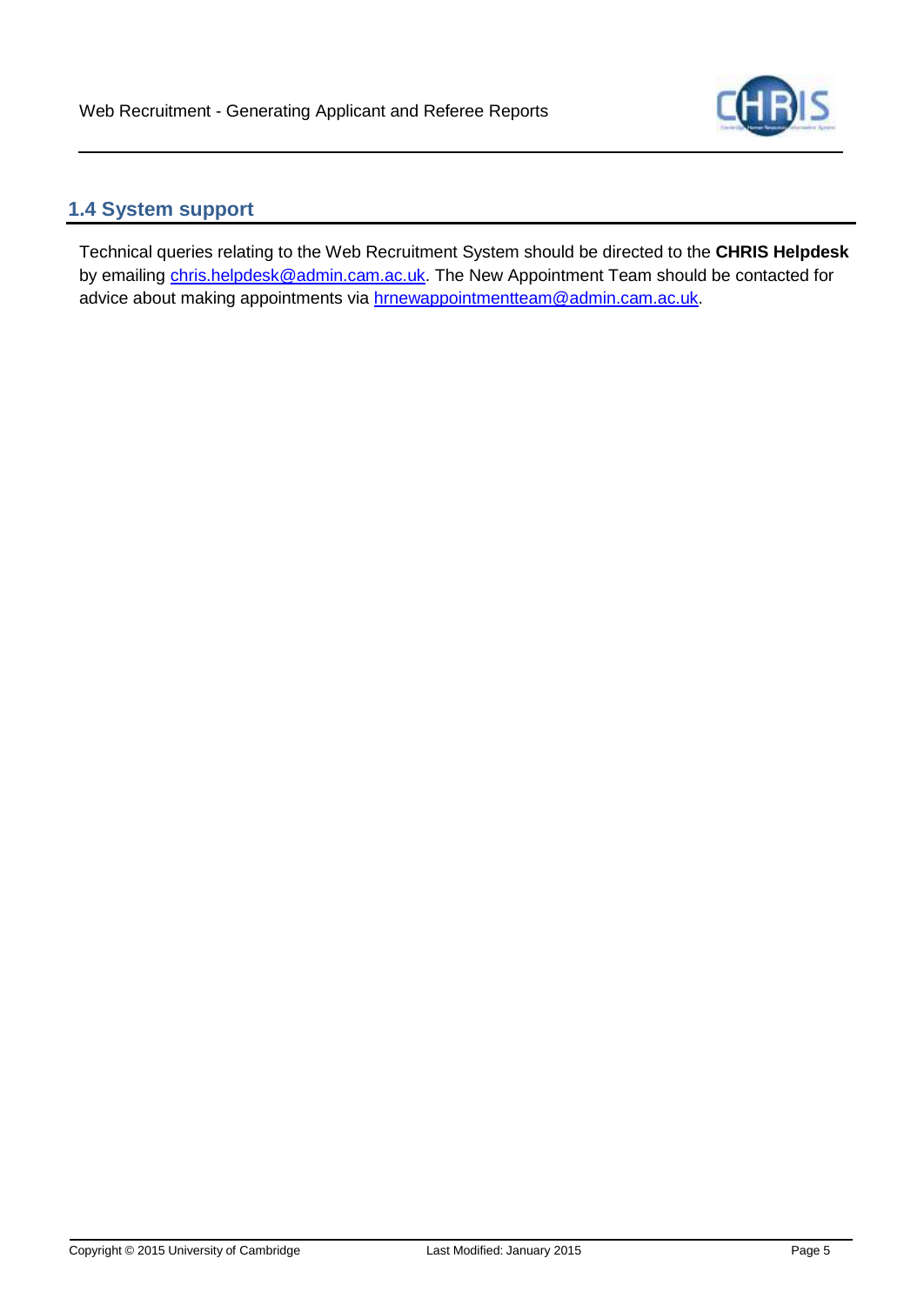

# <span id="page-6-0"></span>**2. Web Recruitment – Available Documentation**

This manual (shaded in grey below) forms part of the wider set of documentation for Web Recruitment summarised in the table. These documents can be found on the HR Systems Web Pages (found at [http://www.hrsystems.admin.cam.ac.uk/systems/systems-overview/web-recruitment-system\)](http://www.hrsystems.admin.cam.ac.uk/systems/systems-overview/web-recruitment-system), along with additional supporting information (including links to videos and release notifications).

| <b>Title</b>                                                                           | <b>Document Type</b> | <b>Description</b>                                                                                                                                                                                                                                                                                                                                                                                                                                                                                               |
|----------------------------------------------------------------------------------------|----------------------|------------------------------------------------------------------------------------------------------------------------------------------------------------------------------------------------------------------------------------------------------------------------------------------------------------------------------------------------------------------------------------------------------------------------------------------------------------------------------------------------------------------|
| <b>Guide for Selectors</b>                                                             | User guide           | A guide designed for selectors that describes the process of logging on to<br>Web Recruitment, viewing and downloading application packs.                                                                                                                                                                                                                                                                                                                                                                        |
| <b>Managing Vacancies</b>                                                              | User guide           | This is the main user guide, which explains how to find vacancies in the<br>system, grant other access, download application forms, record outcomes<br>at each stage of selection and complete recruitment so that the appropriate<br>retention policy is applied to the details of the vacancy.                                                                                                                                                                                                                 |
| Tier 2 Certificate of<br>Sponsorship-<br><b>Requesting Applicant</b><br><b>Details</b> | Quick reference      | This is a two page pictorial overview of the end-to-end process for<br>requesting information from a successful applicant for a Tier 2 Certificate of<br>Sponsorship (CoS) application. It is intended for users who do not require<br>the level of detail in the step-by-step instructions in the guide below.                                                                                                                                                                                                  |
| Tier 2 Certificate of<br>Sponsorship-<br><b>Requesting Applicant</b><br>Details        | User guide           | This guide provides detailed step-by-step instructions on how to request<br>that a successful applicant logs back into their Web Recruitment account to<br>provide information and supporting documents needed for a Tier 2 CoS<br>application.                                                                                                                                                                                                                                                                  |
| Generating<br>Correspondence                                                           | User guide           | This guide explains how to generate rejection emails/letters and reference<br>request emails/letters within the system. It also details how to view<br>references uploaded directly into the system by referees and how to upload<br>references received by post/email.                                                                                                                                                                                                                                          |
| <b>Generating Reports</b>                                                              | User guide           | The Web Recruitment system provides standard vacancy reports for<br>applicant and referee details (for example, for use in mail merges or for<br>email lists). This document describes the standard reports and how to<br>generate them. It also describes how to use the custom reporting tool built<br>into the application.                                                                                                                                                                                   |
| <b>Managing Offers</b>                                                                 | Quick reference      | This is a two page pictorial overview of the end-to-end offer and<br>appointment process. It is intended for users who do not require the level of<br>detail provided by the step-by-step instructions in the user guide below.                                                                                                                                                                                                                                                                                  |
| <b>Managing Offers</b>                                                                 | User guide           | This guide describes the process of making an offer, generating an offer<br>letter, recording offer outcomes and entering additional information so that<br>an electronic appointment request can be made to the HR New<br>Appointment team. This process replaces the need for<br>departments/institutions to use the CHRIS Recruitment Module and CHRIS<br>10(A) form for most appointments. The guide also provides a summary of<br>how to request Tier 2 CoS information; full details are in the CoS guide. |
| Overview of the<br><b>Applicant Process</b>                                            | User guide           | A guide for internal users of the Web Recruitment System that describes<br>the process of making an online application from the applicant's<br>perspective.                                                                                                                                                                                                                                                                                                                                                      |
| <b>Applicant Frequently</b><br><b>Asked Questions (FAQs)</b>                           | FAQs                 | This document details common queries from applicants that have been<br>reported through the CHRIS Helpdesk, in the applicant survey and to<br>vacancy contacts within departments/institutions.                                                                                                                                                                                                                                                                                                                  |
| <b>Administrator Frequently</b><br><b>Asked Questions (FAQs)</b>                       | FAQs                 | This document details common queries from recruiters, selectors and<br>vacancy administrators reported through the CHRIS Helpdesk, in the<br>department/institution benefits survey and system demonstrations.                                                                                                                                                                                                                                                                                                   |
| <b>Processing Appointment</b><br>Requests                                              | User guide           | This guide is for the HR New Appointment team and describes how to find,<br>check and process Appointment Requests from departments/institutions.                                                                                                                                                                                                                                                                                                                                                                |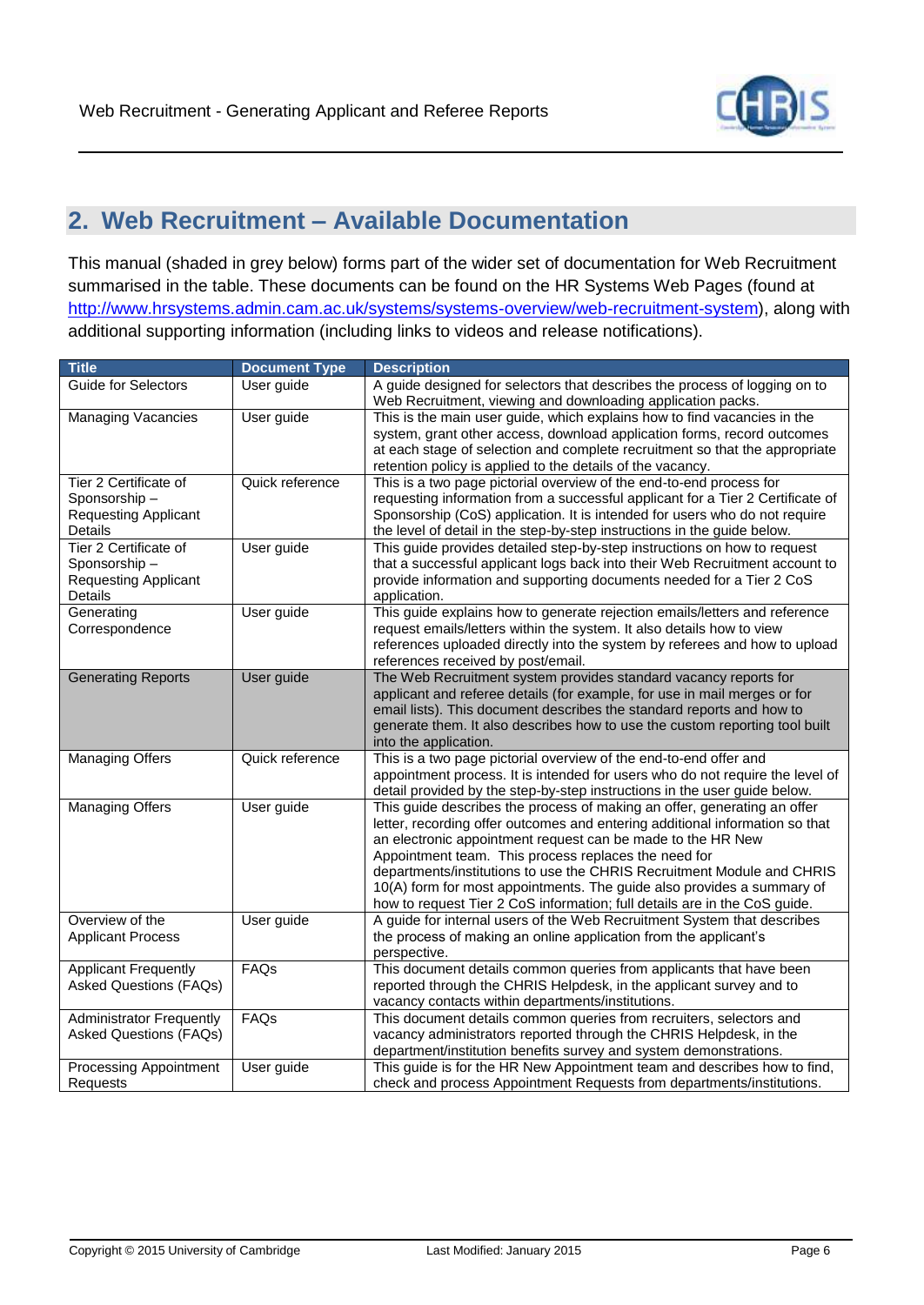

# <span id="page-7-0"></span>**3. Generating Applicant and Referee Reports**

It is possible to generate standard reports of applicant and referee details, as well as designing your own applicant and referee reports, from within the Web Recruitment System. These details can be used for:

- Mail merging correspondence not yet generated within the System (e.g. HR13 Invite to interview letters);
- Circulating lists to selectors/appointing bodies; and
- As a basis for a selection results grid (similar to the existing HR11 Selection Results template except that it is pre-filled with applicant names).

### <span id="page-7-1"></span>**3.1 Accessing the reports**

The reports can be accessed from two different places from within Web Recruitment, as detailed below.

# <span id="page-7-2"></span>**3.1.1 Running standard reports for a selected vacancy**

Select a vacancy and click on **Manage Vacancy.**

|                                      | / HR / HR Admin Web Application                                                                                                                               |              |          |           |                                                  |                         |               |                  |               |
|--------------------------------------|---------------------------------------------------------------------------------------------------------------------------------------------------------------|--------------|----------|-----------|--------------------------------------------------|-------------------------|---------------|------------------|---------------|
| <b>Vacancies</b>                     | <b>Offers</b><br><b>Reports</b>                                                                                                                               | <b>Admin</b> | Logout   |           |                                                  |                         |               |                  |               |
| <b>Vacancies</b><br>₽ Find Applicant | Below is a list of vacancles you have access to. Use the search boxes or page through to find a specific vacancy.<br>Show vacancles with recruitment complete |              |          |           |                                                  |                         |               |                  |               |
|                                      | A star (*) Indicates an applicant has requested Reasonable Adjustments to the Interview process                                                               |              |          |           |                                                  |                         |               |                  |               |
| Job Reference<br>Ő.                  |                                                                                                                                                               | Job Title 0  |          |           | <b>Status</b><br>$\overline{\phantom{a}}$<br>All | Closing Date $\diamond$ | Applicants    | Actions          | Access        |
| 00275                                | Language Teaching Officer                                                                                                                                     |              |          |           | Advert closed                                    | 04-Jan-2015             | $\mathbf{0}$  | * Manage Vacancy | Administrator |
| 00364                                | Senior Investigator Scientist                                                                                                                                 |              |          |           | Advert live                                      | 16-Jan-2015             | 0             | * Manage Vacancy | Administrator |
| 00373                                | <b>Investigator Scientist</b>                                                                                                                                 |              |          |           | <b>Advert live</b>                               | 22-Jan-2015             | $\Omega$      | * Manage Vacancy | Administrator |
| 00375                                | <b>Investigator Scientist</b>                                                                                                                                 |              |          |           | Advert live                                      | 22-Jan-2015             | $\mathbf{0}$  | * Manage Vacancy | Administrator |
| 00378                                | Principal Research Administrator                                                                                                                              |              |          |           | <b>Advert live</b>                               | 22-Jan-2015             | o             | * Manage Vacancy | Administrator |
| AH00167                              | Programme Leader                                                                                                                                              |              |          |           | <b>Advert live</b>                               | 17-Dec-2025             | $118*$        | * Manage Vacancy | Administrator |
| AH00168                              | Programme Leader                                                                                                                                              |              |          |           | <b>Advert live</b>                               | 22-Dec-2021             | $16*$         | * Manage Vacancy | Administrator |
| AH00201                              | Programme Leader                                                                                                                                              |              |          |           | Advert closed                                    | 22-Dec-2014             | $\mathbf{0}$  | * Manage Vacancy | Administrator |
| AH00202                              | Programme Leader                                                                                                                                              |              |          |           | Advert closed                                    | 22-Dec-2014             | o             | * Manage Vacancy | Administrator |
| AH00204                              | Programme Leader                                                                                                                                              |              |          |           | Advert closed                                    | 22-Dec-2014             | $\mathbf 0$   | * Manage Vacancy | Administrator |
|                                      |                                                                                                                                                               |              | (1 of 8) | $14 - 64$ | 1 2 3 4 5 6 7 8 <sup>80</sup> <sup>81</sup>      |                         | $10$ $\equiv$ |                  |               |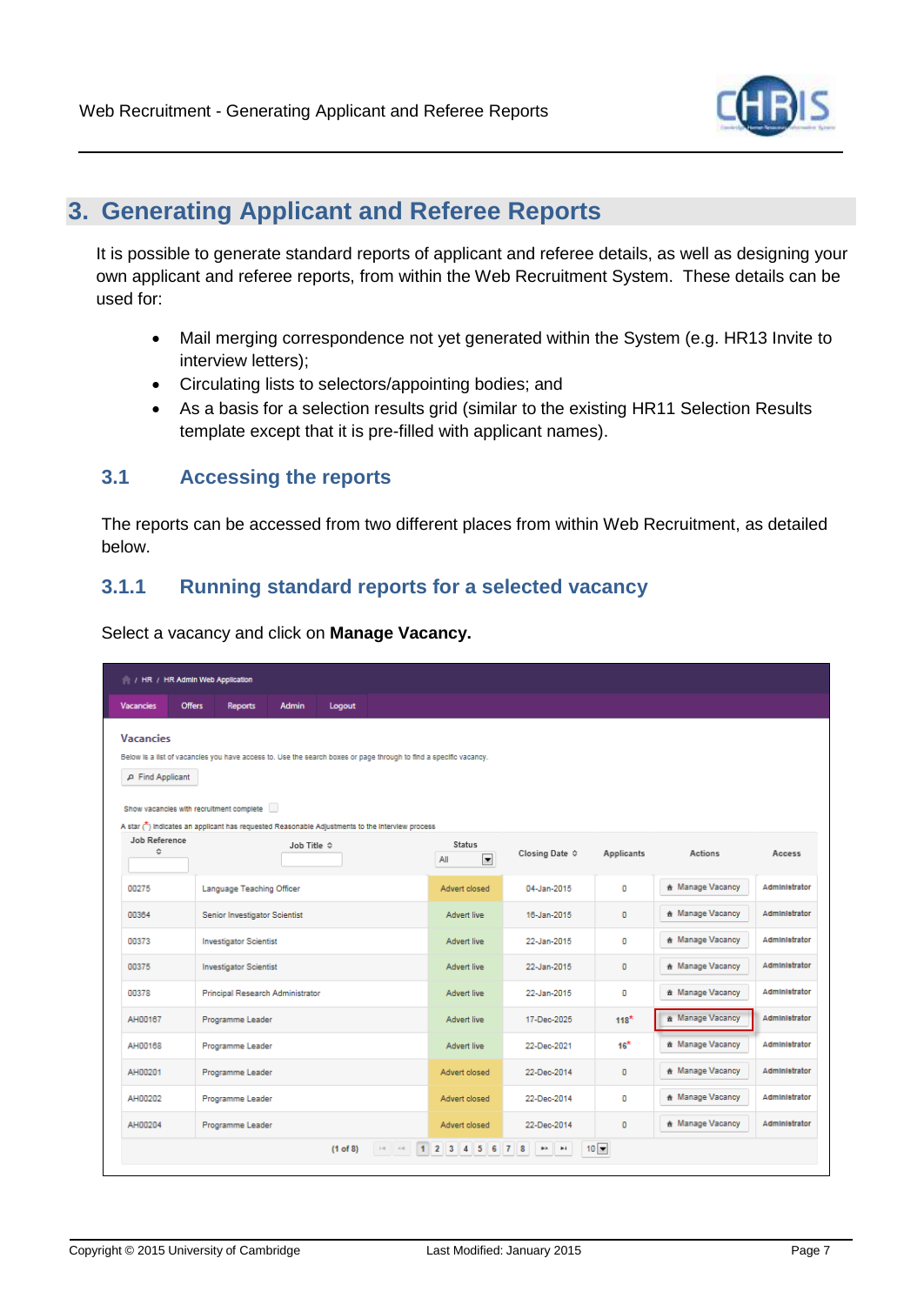

From the Vacancy Overview screen click on the **Applicant and referee report** button.

| Vacancies                                    | <b>Offers</b>                                                                                                     | <b>Reports</b> | <b>Admin</b> | Logout                                                                                                     |                                                                                                                                                                                                                                                                                                                                                                                                                                                                           |
|----------------------------------------------|-------------------------------------------------------------------------------------------------------------------|----------------|--------------|------------------------------------------------------------------------------------------------------------|---------------------------------------------------------------------------------------------------------------------------------------------------------------------------------------------------------------------------------------------------------------------------------------------------------------------------------------------------------------------------------------------------------------------------------------------------------------------------|
| <b>Vacancy Overvlew</b>                      |                                                                                                                   |                |              |                                                                                                            | AH00167: Programme Leader                                                                                                                                                                                                                                                                                                                                                                                                                                                 |
| <b>Applicants</b>                            | Process Applicants (118)<br>Manage Manual Applicants (0)                                                          |                |              | <b>Vacancy overview</b>                                                                                    |                                                                                                                                                                                                                                                                                                                                                                                                                                                                           |
| <b>Vacancy Configuration</b><br><b>Tasks</b> | Manage Rejection Correspondence<br>Manage Reference Requests                                                      |                |              | Manage vacancy permissions                                                                                 | Welcome to the vacancy management area, from here you are able to:<br>View and manage applications to this vacancy<br>Handle rejection communications and reference requests<br>- View and confirm tasks relating to this vacancy<br>Maintain vacancy notes and attachments                                                                                                                                                                                               |
| Correspondence                               | Manage CoS Requests (6)<br>Awaiting Confirmation (0)<br>Completed and Others (1)<br>View or Record Correspondence |                |              | the CHRIS Helpdesk.                                                                                        | Positions available for this vacancy<br>The following positions can be appointed for this vacancy. If this information is incorrect, or if there are no positions listed, please contact<br>70034625: Professor of Mineralogy and Petrology(1931) [Earliest start date:10-Oct-2014]<br>70034624: Professor of Mineralogy and Petrology(1931) [Earliest start date:10-Oct-2014]<br>70034623: Professor of Mineralogy and Petrology(1931) [Earliest start date:10-Oct-2014] |
| Permissions                                  |                                                                                                                   |                |              |                                                                                                            |                                                                                                                                                                                                                                                                                                                                                                                                                                                                           |
| Notes (0)<br>Attachments (0)                 |                                                                                                                   |                |              | <b>Application Stages</b>                                                                                  | Media                                                                                                                                                                                                                                                                                                                                                                                                                                                                     |
|                                              |                                                                                                                   |                |              | Received<br>Short Listing<br>Selection One<br>Selection Two<br>Selection Three<br>Committee/Board<br>Offer | Application Stages Overview<br>108                                                                                                                                                                                                                                                                                                                                                                                                                                        |
|                                              |                                                                                                                   |                |              | Applicant & referee report                                                                                 | Use the button below to download an Excel workbook containing three worksheets: an applicant contact details list, a referee contact<br>details list, and an applicant list without contact details.<br>Applicant & referee report                                                                                                                                                                                                                                        |

Depending upon your browser settings, you may be prompted to save or open the exported Excel report.

| .cam.ac.uk<br>a stading.hrsystems.a<br>r save <b>report.xls</b> from :<br>admin.<br>Do vou i<br>t to onen or<br>want | Dpen | Save | ancel |  |
|----------------------------------------------------------------------------------------------------------------------|------|------|-------|--|
|                                                                                                                      |      |      |       |  |

If you chose to open the report it will be displayed on the screen as follows:

 $\blacksquare$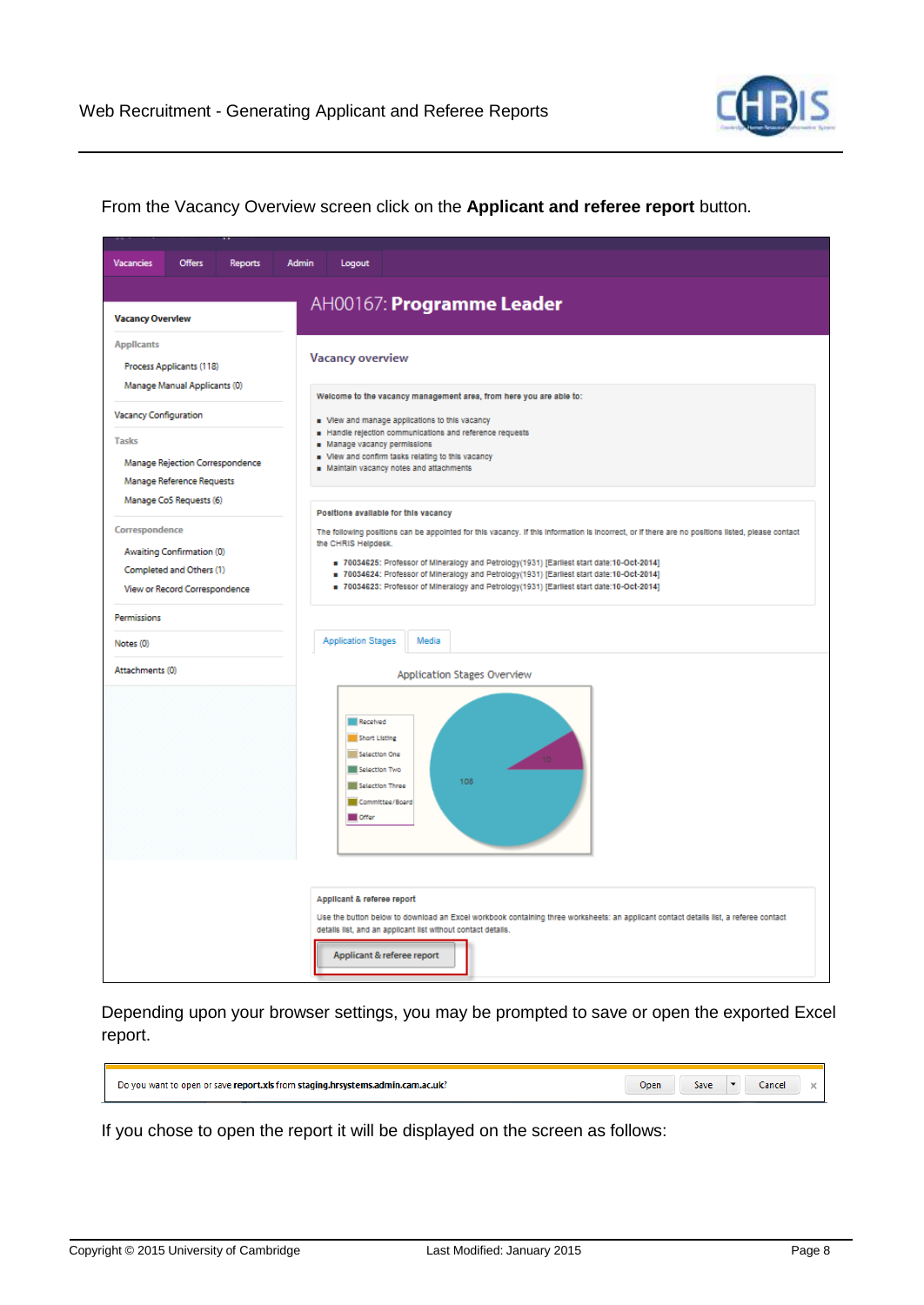

| 約 国 増大士              |                                                                           |                                                 |                                                                    | most (Canadians Moss) - 16-your line |                                 |                     |                             |                        |
|----------------------|---------------------------------------------------------------------------|-------------------------------------------------|--------------------------------------------------------------------|--------------------------------------|---------------------------------|---------------------|-----------------------------|------------------------|
|                      | Report Automotive<br><b><i>Distinguist</i></b><br><b>Joseph</b>           | Tiglio<br><b>Walkins</b><br>VWw.                | <b>BOOK MAL</b><br><b>Facebook</b>                                 |                                      |                                 |                     |                             | $=$ #1<br>$=$ $\Omega$ |
| A Call               |                                                                           |                                                 |                                                                    |                                      |                                 |                     | <b>Cadalian</b>             |                        |
| Ċ<br>da Cent +       | (国) ビギ<br>3.641                                                           | $\overline{\phantom{a}}$<br>z<br>适<br>各.<br>$=$ | <b>IVesa Ted</b><br>Contabust                                      | Namal                                | <b>Ball</b><br><b>Good</b>      | 45,818              | x<br>an hard                | 妍<br>m                 |
| <b>Finally</b>       | 甲卡<br>-0<br><b><i>di Formal Ranksi</i></b>                                | = = =<br>А<br>18 (K)                            | 18<br>击<br><b>Hill tough &amp; Santon</b><br>网<br>$\gamma_{\rm b}$ | Concession, Frenzi<br>Pakistation    | <b>CONTRACTO</b><br>Destated AV | <b>Strated</b>      | <b>Mast Baldy Format</b>    | licit & Prod &         |
|                      |                                                                           |                                                 |                                                                    | Fermattrisch - as Table)             |                                 |                     | Lil Daar                    | Filtern Select         |
| Castulate            | Finds.                                                                    |                                                 | 14-year-old                                                        |                                      | <b>Bullet</b>                   |                     | Lights.                     | <b>EXISTAN</b>         |
| AX                   | 5. Vacancy just Reference<br>$+1$                                         |                                                 |                                                                    |                                      |                                 |                     |                             |                        |
|                      |                                                                           |                                                 |                                                                    |                                      |                                 |                     |                             |                        |
|                      | B.                                                                        | 15                                              | <b>U</b>                                                           | ×                                    |                                 | 序                   | m.                          | j.                     |
|                      | Vacance Job Vacance Job Tide                                              | <b>Noticates</b> Stage                          | Assimitive fastes                                                  | Applicant Title                      | Applicant Formulated            | Applicant Foresame3 | Applicant Semente           |                        |
| VH030E9              | Joury Assistant (U. M Collection)                                         | APPUCATON RECEIVED                              | <b>ACTIVE</b>                                                      | Hen                                  | Pedro                           | 1616                | Akfairt                     |                        |
| VHOXIN               | Edvary Assistant (LL M Gollection)                                        | APPLICATION RECEIVED                            | ACTIVE.<br><b>ACTIVE</b>                                           | M.                                   | Leonard                         | NW<br><b>HA</b>     | <b>Alexander</b><br>Atlanti |                        |
| VHOJORA              | Library Assistant (LL M Collection)                                       | APPLICATION RECEIVED                            | <b>ACTIVE</b>                                                      |                                      | Kalley<br><b>OHe</b>            | 1616                |                             |                        |
| VH03069<br>(19400089 | 1. Rway Awardset (U. N Collection)                                        | COMMITTEE CONSCIENATION<br>SHORT LISTING        | ACTIVE                                                             | W                                    |                                 | 1416                | Anderson<br>Andrews.        |                        |
| T-1103000            | Library Airmstert (LL.W Collection)<br>Library Agentsat (LL M Collection) | SHORT LISTING                                   | ACTIVE.                                                            | <b>IV</b>                            | Janeiro<br>Paul                 | H.W                 | Andrews                     |                        |
| 8-1403069            | Libeary Assistant (LL M Collection)                                       | SHORT LISTING                                   | <b>ACTIVE</b>                                                      | hán                                  | Eciria                          | Nov                 | <b>Gulf</b>                 |                        |
| B . VH03055          | Library Assessent (U, M Collection)                                       | SHORT LISTING                                   | <b>ACTIVE</b>                                                      |                                      | Matthew                         | NW                  |                             |                        |
| TE: VHOXOBB          | Library Airststant (LL M Collection):                                     | THREE SCLEETERS                                 | ACTIVE.                                                            | 7dr                                  | <b>Brace</b>                    | <b>NM</b>           | Beadman<br><b>Dayw</b>      |                        |
| TT /v1403069         | Libsary Absolute (LL M Collection)                                        | THREE SELECTION                                 | <b>ACTIVE</b>                                                      | <b>H</b> dra                         | Ardon                           | 36.5%               | <b>Store</b>                |                        |
| 12. 1903069          | Library Aussetent (LL M-Collection)                                       | THRO BELECTION                                  | <b>ACTIVE</b>                                                      | M                                    | Donald                          | N/A                 | <b>Boont</b>                |                        |
| 11 \\\030E3          | Library Assistant (LL & Collection)                                       | SHORT LISTING                                   | <b>ACTIVE</b>                                                      | Mo                                   | Lowing                          | NW                  | <b>Eleven</b>               |                        |
| T2 1/1403069         | Liberty Alexander (LL M Collection)                                       | SHORT USTING                                    | <b>ACTIVE</b>                                                      |                                      | Janeiru                         | N/A                 | <b>Bul Li'un</b>            |                        |
| 13. 4403069          | Library Aircraftent (LL M Collection)                                     | SHORT LISTING                                   | ACTIVE                                                             | 陽神                                   | Owen                            | 1LVA                | Bishley                     |                        |
| IE:VHODOE3           | Library Alessnaw (LL M Collection)                                        | SECOND SPLECTION                                | ACTIVE.                                                            | <b>IA</b>                            | <b>Komuta</b>                   | 165h                | Cas:                        |                        |
| 17. VHO3068          | Library Annishart (LL M Collection)                                       | SECOND SELECTION                                | <b>ACTIVE</b>                                                      | <b>Harry</b>                         | <b>Heather</b>                  | 1616                | Catility                    |                        |
| 18 \1403065          | Library Agentiant (U. M Collection)                                       | SECOND BELECTION                                | <b>ACTIVE</b>                                                      | iú.                                  | Jack.                           | 14.16               | Clus                        |                        |
| 19 / 1/103055        | Library Assistant (LL M Collection)                                       | SECOND SPLECTION                                | <b>ACTIVE</b>                                                      | <b>W</b>                             | Archive                         | N/A                 | Clupman                     |                        |
| 00 VH03003           | Library Assistant (LL N Collection)                                       | <b>DIVER</b>                                    | ACTNE                                                              | iu                                   | Jan                             | <b>N/A</b>          | Chas                        |                        |
| IT / 1940/0083       | Library Associant (U, M Collection).                                      | FIRST BELECTION                                 | <b>ACTIVE</b>                                                      | Wn                                   | Arctistin                       | 16/8                | Clocky                      |                        |
| 22. VHO3009          | Library Agenciant (LL M Collection)                                       | FIRST SELECTION                                 | ACTIVE.                                                            | na-                                  | Francisc                        | 14/3                | Cater:                      |                        |
| 23 19103069          | Library Assistant (LL M Collection)                                       | FIRST SELECTION                                 | <b>ACTIVE</b>                                                      | <b>VA</b>                            | General                         | N.W                 | Callotte                    |                        |
| 28 VHO306R           | Library Massistant (U, M Collection).                                     | FIRST SELECTION                                 | <b>ACTIVE</b>                                                      | W-                                   | Danise                          | 1636                | X200per                     |                        |
| 25/1003003           | Lineary Airmstant (LL M Collection)                                       | <b>FRIST - SELECTION</b>                        | ACTIVE                                                             | No                                   | Latera                          | 1kW                 | Cattraton                   |                        |
| 35. 1103000          | Library Againstant (LL M Collection)                                      | FRST SELECTION                                  | ACTIVE.                                                            | 16                                   | Stuart                          | <b>HM</b>           | Gastery                     |                        |
| 07. VHO3069          | Libeary Aussietant (LL M Collection)                                      | FRST SELECTION                                  | <b>ACTIVE</b>                                                      | 讪                                    | Carl                            | <b>Nov</b>          | Contact                     |                        |
| 28 / VH03053         | Library Assistant (LL M Collection)                                       | <b>FRIST SELECTION</b>                          | <b>ACTIVE</b>                                                      |                                      | Adam                            | NW                  | Cammins                     |                        |
| ZB-14400009          | Library Aaststant (LL M Collection)                                       | FRIST SELECTION                                 | ACTIVE.                                                            | 陆队                                   | James                           | <b>TLVA</b>         | Cares                       |                        |
| IE-7v400069          | Libery Assistant (LL N Cobertion)                                         | SECOND SELECTION                                | ACTIVE.                                                            | <b>Now</b>                           | Edvard                          | <b>H-W</b>          | Casses                      |                        |
| 21. v103055          | Library Ausselem GL M Collection).                                        | <b>SECOND BELECTION</b>                         | ACTIVE                                                             | $^{16}$                              | Frater                          | N/A                 | <b>Canies</b>               |                        |
| T2 / 190,0009        | Library Assistant (LL M-Collection)                                       | SECOND SELECTION                                | <b>ACTIVE</b>                                                      | Mri                                  | Zos.                            | NA                  | Davies                      |                        |
| 33 1403069           | Liboay Assistant (11, M Collection).                                      | SECOND SELECTION                                | <b>ACTIVE</b>                                                      | <b>IM</b>                            | <b>Victoria</b>                 | N.W                 | <b>Caus</b>                 |                        |
| 34.1VH030E9          | Library Appoisant (11, M Collection)                                      | BECOND BELECTION                                | <b>ACTIVE</b>                                                      | M                                    | Doughes                         | <b>JUA</b>          | Gewane                      |                        |
| 38 (VH000E3          | Library Alesssant (LL M Collection)                                       | SECOND SELECTION                                | <b>ACTIVE</b>                                                      | <b>IM</b>                            | Rebert                          | <b>1656</b>         | Daviol                      |                        |
| 36 VHODGER           | Library Assistant (LL IV Collection)                                      | second seuzonos                                 | ACTIVE                                                             | <b>Max</b>                           | <b>Drack</b>                    | 4636                | Dwah                        |                        |
| ST. 1403065          | Library Advisitant (U. M Collection):                                     | THRD SELECTION                                  | <b>ACTIVE</b>                                                      | W                                    | Ees.                            | NA                  | Danmarks                    |                        |
| 38 TVPR0055          | Library Assistant (LL.M Collection)                                       | THRU SELECTION                                  | ACTIVE                                                             | 7de                                  | Gibit                           | 1654                | Cevinust                    |                        |
| 2011/10/2020         | Liney Assistant (L. M Collection)                                         | APPLICATION RECEIVED                            | ACTNE                                                              | iu                                   | Flash                           | <b>N/A</b>          | Diois:                      |                        |
| <b>JE 19400069</b>   | Library Assesses (LL M Collection)                                        | APPLICATION RECEIVED                            | <b>ACTIVE</b>                                                      | W                                    | Ani                             | 16/5                | Crused                      |                        |
| 41119903055          | Library Aircratest (LL M Collection)                                      | <b>MAILCATION RECEIVED</b>                      | <b>ACTIVE</b>                                                      | Mm                                   | <b>Banak</b>                    | NW <sub>1</sub>     | Disthelt                    |                        |
| ×                    |                                                                           |                                                 |                                                                    |                                      |                                 |                     |                             |                        |
| <b>KS</b>            |                                                                           |                                                 |                                                                    |                                      |                                 |                     |                             |                        |
| 33                   |                                                                           |                                                 |                                                                    |                                      |                                 |                     |                             |                        |
|                      |                                                                           |                                                 |                                                                    |                                      |                                 |                     |                             |                        |
|                      |                                                                           |                                                 |                                                                    |                                      |                                 |                     |                             | m                      |
| AT.                  | WAXW. Applicant Address / Austral Editorics / National Australian / CA    |                                                 |                                                                    |                                      | $\blacksquare$                  |                     |                             |                        |

There are three tabs which show:

- Applicant address information,
- Applicant referee information, and
- A list of applicants with their associated stage of selection.

You can then save the report and reformat or edit in Excel as required.

### <span id="page-9-0"></span>**3.1.2 Running custom reports for multiple vacancies**

To create and run custom reports for multiple vacancies, you can click on the **Reports** tab at the top of the screen.

| / HR / HR Admin Web Application |               |         |              |        |
|---------------------------------|---------------|---------|--------------|--------|
| <b>Vacancies</b>                | <b>Offers</b> | Reports | <b>Admin</b> | Logout |

You will then be taken to the following reporting area: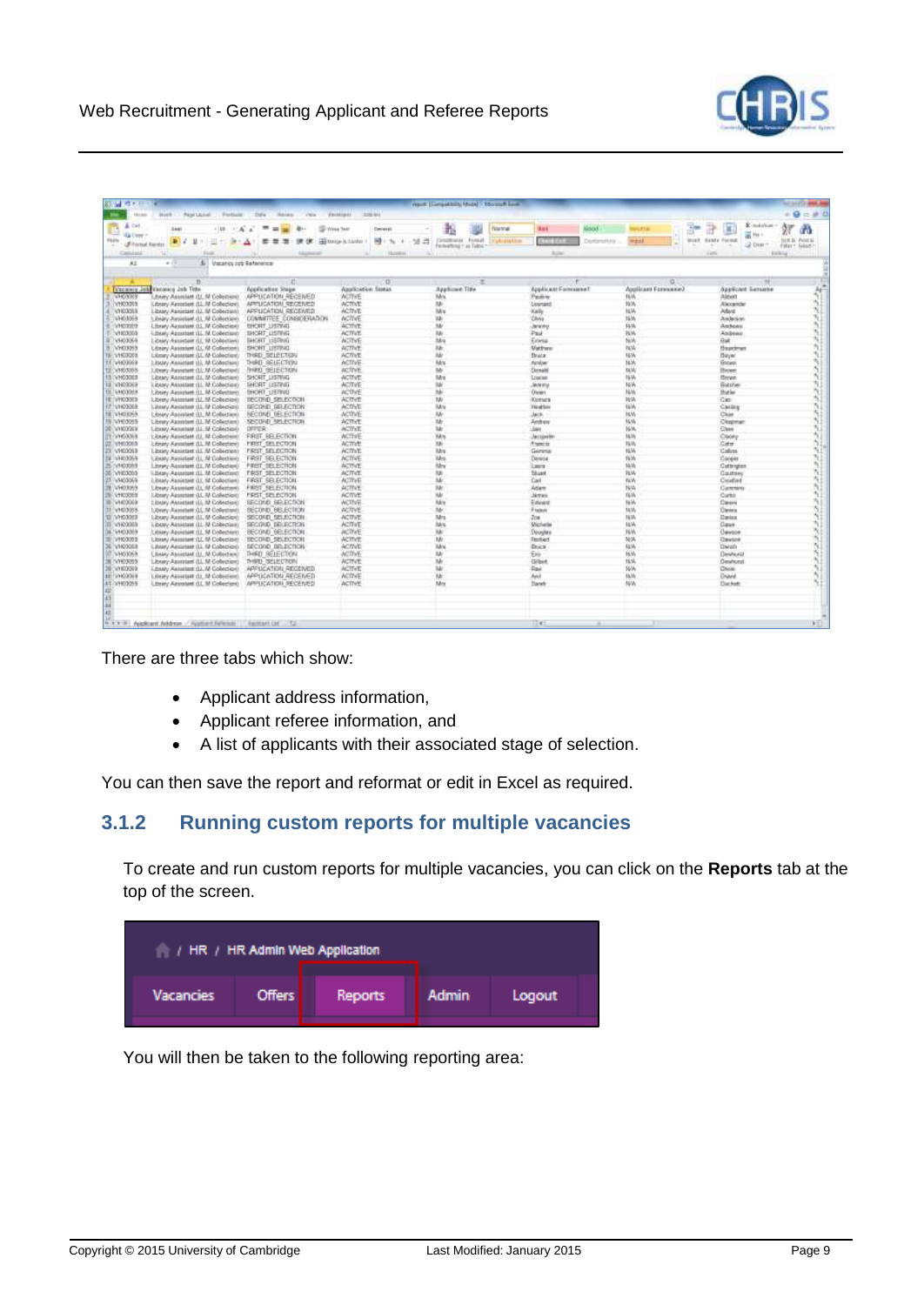

| <b>Reports</b>                                           | Reporting Area         |                    |                                                                                                                                                                                                                                                                                                                                                    |                                             |                         |
|----------------------------------------------------------|------------------------|--------------------|----------------------------------------------------------------------------------------------------------------------------------------------------------------------------------------------------------------------------------------------------------------------------------------------------------------------------------------------------|---------------------------------------------|-------------------------|
| <b>Generate Report</b><br><b>Generate Selection Grid</b> | <b>Generate Report</b> |                    |                                                                                                                                                                                                                                                                                                                                                    |                                             |                         |
| Manage Reports                                           |                        |                    | Before generating a report for the first time, go to the Manage Reports section to specify which fields you need.<br>To generate a report, select the vacancles you want, pick one of your reports from the drop-down list and click Generate custom report.<br>Standard reports for each vacancy are available on the vacancy's Vacancy Overview. |                                             |                         |
|                                                          | □                      | Job Reference<br>÷ | Job Title $\diamond$                                                                                                                                                                                                                                                                                                                               | Status 0<br>$\overline{\phantom{a}}$<br>All | Closing Date $\diamond$ |
|                                                          | c<br>00275             |                    | Language Teaching Officer                                                                                                                                                                                                                                                                                                                          | Advert closed                               | 04-Jan-2015             |
|                                                          | c<br>00364             |                    | Senior Investigator Scientist                                                                                                                                                                                                                                                                                                                      | Advert live                                 | 16-Jan-2015             |
|                                                          | O<br>00373             |                    | <b>Investigator Scientist</b>                                                                                                                                                                                                                                                                                                                      | Advert live                                 | 22-Jan-2015             |
|                                                          | c<br>00375             |                    | <b>Investigator Scientist</b>                                                                                                                                                                                                                                                                                                                      | Advert live                                 | 22-Jan-2015             |
|                                                          | O<br>00378             |                    | Principal Research Administrator                                                                                                                                                                                                                                                                                                                   | Advert live                                 | 22-Jan-2015             |
|                                                          | O<br>AH00167           |                    | Programme Leader                                                                                                                                                                                                                                                                                                                                   | Advert live                                 | 17-Dec-2025             |
|                                                          | O<br>AH00168           |                    | Programme Leader                                                                                                                                                                                                                                                                                                                                   | Advert live                                 | 22-Dec-2021             |
|                                                          | c<br>AH00201           |                    | Programme Leader                                                                                                                                                                                                                                                                                                                                   | Advert closed                               | 22-Dec-2014             |
|                                                          | o<br>AH00202           |                    | Programme Leader                                                                                                                                                                                                                                                                                                                                   | Advert closed                               | 22-Dec-2014             |
|                                                          | o<br>AH00204           |                    | Programme Leader                                                                                                                                                                                                                                                                                                                                   | Advert closed                               | 22-Dec-2014             |
|                                                          |                        | $(1$ of $8)$       | 1 4 5 6 7 8<br>b)                                                                                                                                                                                                                                                                                                                                  | $10$ $\Box$<br>×.                           |                         |
|                                                          |                        |                    | You need to define a report in the 'Manage Reports' area before you can run it.                                                                                                                                                                                                                                                                    |                                             |                         |
|                                                          | --- Please select ---  |                    | $\overline{\mathbf{v}}$                                                                                                                                                                                                                                                                                                                            |                                             |                         |

1) Click on **Manage Reports**.

| <b>Reports</b>          |   | Reporting Area         |                                                                                                                                                                                                                               |                                             |                         |
|-------------------------|---|------------------------|-------------------------------------------------------------------------------------------------------------------------------------------------------------------------------------------------------------------------------|---------------------------------------------|-------------------------|
| <b>Generate Report</b>  |   |                        |                                                                                                                                                                                                                               |                                             |                         |
| Generate Selection Grid |   | <b>Generate Report</b> |                                                                                                                                                                                                                               |                                             |                         |
| Manage Reports          |   |                        |                                                                                                                                                                                                                               |                                             |                         |
|                         |   |                        | Before generating a report for the first time, go to the Manage Reports section to specify which fields you need.                                                                                                             |                                             |                         |
|                         |   |                        | To generate a report, select the vacancies you want, pick one of your reports from the drop-down list and click Generate custom report.<br>Standard reports for each vacancy are available on the vacancy's Vacancy Overview. |                                             |                         |
|                         | 0 | Job Reference<br>¢     | Job Title $\diamond$                                                                                                                                                                                                          | Status 0<br>$\overline{\phantom{a}}$<br>All | Closing Date $\diamond$ |
|                         | □ | 00275                  | Language Teaching Officer                                                                                                                                                                                                     | Advert closed                               | 04-Jan-2015             |
|                         |   | 00364                  | Senior Investigator Scientist                                                                                                                                                                                                 | Advert live                                 | 16-Jan-2015             |
|                         | □ | 00373                  | <b>Investigator Scientist</b>                                                                                                                                                                                                 | Advert live                                 | 22-Jan-2015             |
|                         |   | 00375                  | <b>Investigator Scientist</b>                                                                                                                                                                                                 | Advert live                                 | 22-Jan-2015             |
|                         |   | 00378                  | Principal Research Administrator                                                                                                                                                                                              | Advert live                                 | 22-Jan-2015             |
|                         |   | AH00167                | Programme Leader                                                                                                                                                                                                              | Advert live                                 | 17-Dec-2025             |
|                         |   | AH00168                | Programme Leader                                                                                                                                                                                                              | Advert live                                 | 22-Dec-2021             |
|                         |   | AH00201                | Programme Leader                                                                                                                                                                                                              | Advert closed                               | 22-Dec-2014             |
|                         |   | AH00202                | Programme Leader                                                                                                                                                                                                              | Advert closed                               | 22-Dec-2014             |
|                         |   | AH00204                | Programme Leader                                                                                                                                                                                                              | Advert closed                               | 22-Dec-2014             |
|                         |   |                        | 1 2 3 4 5 6 7 8<br>$(1$ of $8)$<br>$14 - 44$<br><b>FOR</b>                                                                                                                                                                    | $10$ $\Box$<br>$\mathbf{F}$ :               |                         |
|                         |   |                        | You need to define a report in the 'Manage Reports' area before you can run it.                                                                                                                                               |                                             |                         |
|                         |   | --- Please select ---  | $\overline{\mathbf{v}}$<br>Generate custom report                                                                                                                                                                             |                                             |                         |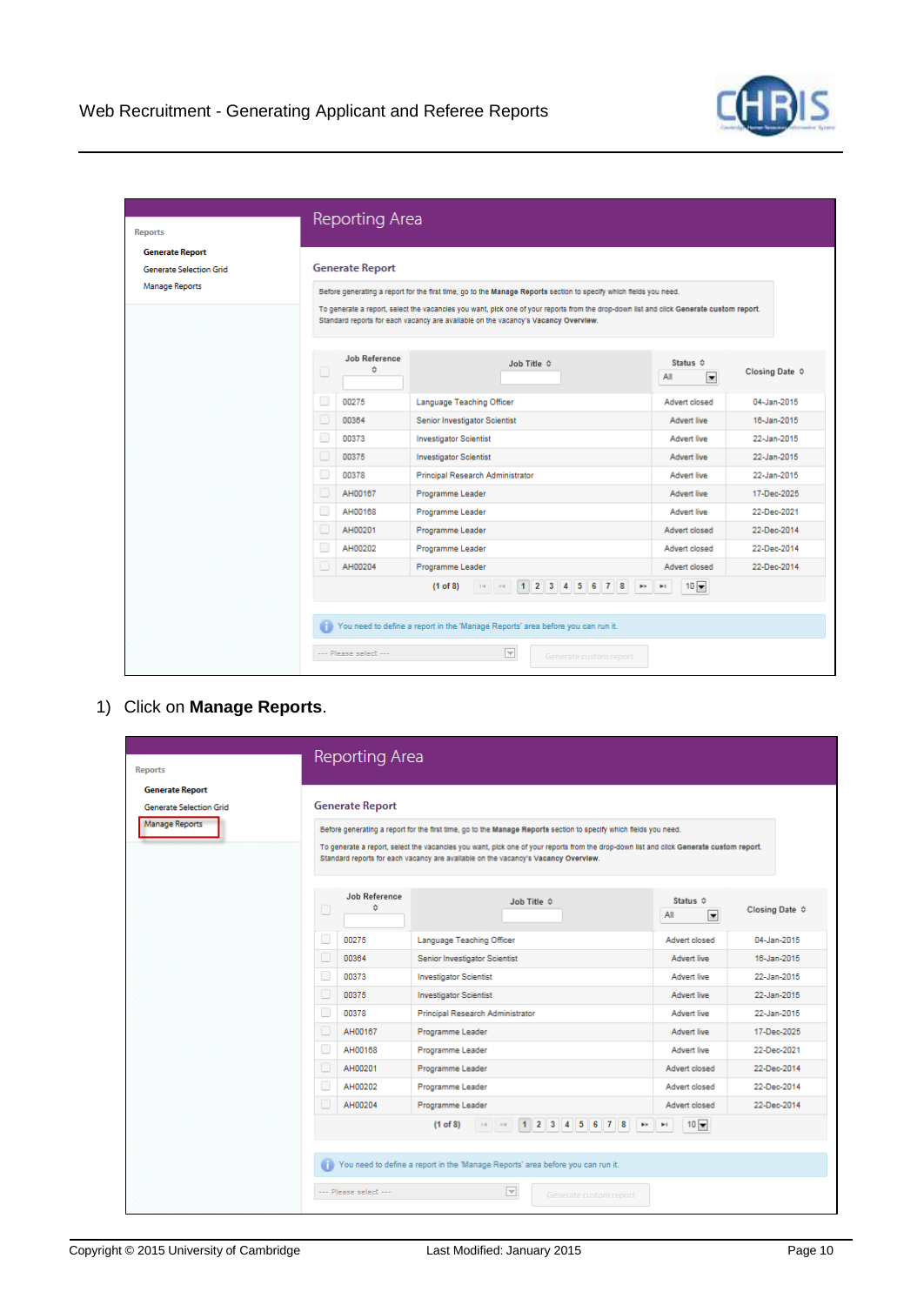

2) Click on the **Create New Report Button**.

| <b>Reports</b>                                                      | Reporting Area                                                               |                                                                                               |         |
|---------------------------------------------------------------------|------------------------------------------------------------------------------|-----------------------------------------------------------------------------------------------|---------|
| Generate Report<br>Generate Selection Grid<br><b>Manage Reports</b> | <b>Manage Reports</b><br><b>Create New Report</b><br><b>Existing Reports</b> | Here you can view specifications of the reports you have created and delete them if required. |         |
|                                                                     | <b>Report Name</b>                                                           | <b>Created Date</b>                                                                           | Actions |
|                                                                     | No records found.                                                            |                                                                                               |         |
|                                                                     |                                                                              | $10$ $\Box$<br>$(1 \text{ of } 1)$                                                            |         |

3) The following screen will then be displayed:

| Report                                                                                                                                                                                                                                                                                                                                                                                                                                             | × |
|----------------------------------------------------------------------------------------------------------------------------------------------------------------------------------------------------------------------------------------------------------------------------------------------------------------------------------------------------------------------------------------------------------------------------------------------------|---|
| You can use this report designer to specify which fields you want to appear in your custom reports.<br>Please refer to the manual for further details.                                                                                                                                                                                                                                                                                             |   |
| Report Name<br>Database columns                                                                                                                                                                                                                                                                                                                                                                                                                    |   |
| applicant:id<br>▲<br>applicant:title<br>Ξ<br>applicant:forename1<br>applicant:forename2<br>applicant:surname<br>applicant:emailAddress<br>$\rightarrow$<br>applicant:primaryPhone<br>$\begin{array}{c c} \ast & \ast \\ \hline \ast & \ast \end{array}$<br>applicant:secondaryPhone<br>applicant:addressLine1<br>applicant:addressLine2<br>applicant:addressLine3<br>applicant:town<br>applicant:county<br>applicant:postcode<br>applicant:country |   |
| Save Report                                                                                                                                                                                                                                                                                                                                                                                                                                        |   |

Type in a name for the report and then select the first field that you wish to include in your report from the left-hand pane. Click on the right arrow to include the field in the report.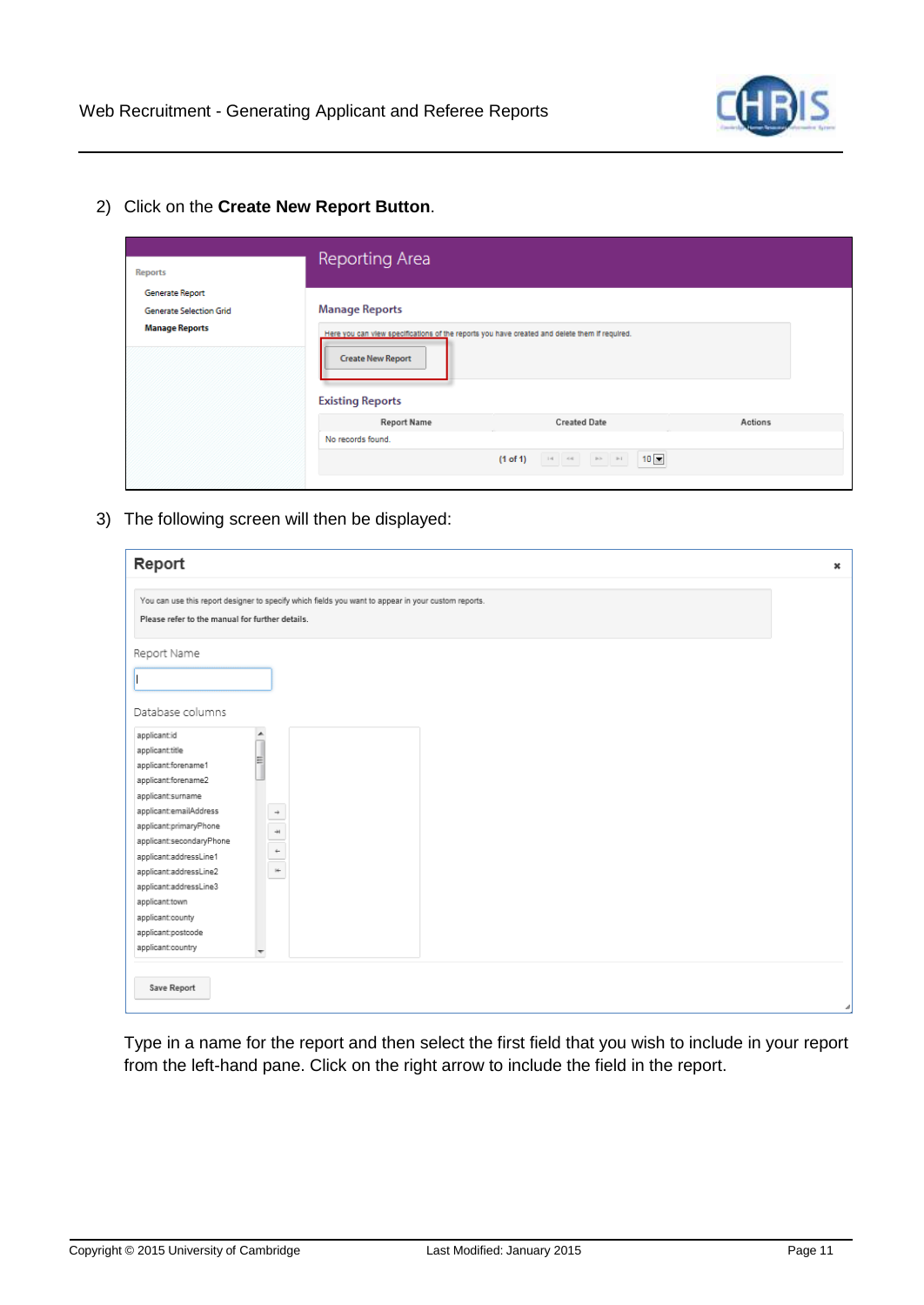

| Database columns         |   |     |
|--------------------------|---|-----|
| applicant:id             |   |     |
| applicant:title          |   |     |
| applicant:forename1      | Ξ |     |
| applicant:forename2      |   |     |
| applicant:surname        |   |     |
| applicant:emailAddress   |   |     |
| applicant:primaryPhone   |   | -41 |
| applicant:secondaryPhone |   |     |
| applicant:addressLine1   |   | ←   |
| applicant:addressLine2   |   | I÷  |
| applicant:town           |   |     |
| applicant:county         |   |     |
| applicant:postcode       |   |     |
| applicant:country        |   |     |
| application:stage        |   |     |
|                          |   |     |
| Save Report              |   |     |
|                          |   |     |

It will move into the right hand panel.

4) Repeat for any additional fields and, once you have added all those you require, click on **Save Report**.

| applicant:id                |              | applicant:title                            |                                                                                  |
|-----------------------------|--------------|--------------------------------------------|----------------------------------------------------------------------------------|
| applicant:forename2         |              | applicant:forename1                        |                                                                                  |
| applicant:primaryPhone      |              | applicant:surname                          |                                                                                  |
| applicant:secondaryPhone    |              | applicant:emailAddress                     |                                                                                  |
| applicant:addressLine1      |              |                                            |                                                                                  |
| applicant:addressLine2      | →            |                                            |                                                                                  |
| applicant:town              | $+1$         |                                            |                                                                                  |
| applicant:county            |              |                                            |                                                                                  |
| applicant:postcode          | $\leftarrow$ |                                            |                                                                                  |
| applicant:country           | ⊬            |                                            |                                                                                  |
| application:stage           |              |                                            |                                                                                  |
| application:status          |              |                                            |                                                                                  |
| vacancy:rasid               |              |                                            |                                                                                  |
| vacancy:jobReference        |              |                                            |                                                                                  |
| vacancy:recruiterCrsId      |              |                                            |                                                                                  |
|                             |              |                                            |                                                                                  |
| <b>Save Report</b><br>Note: |              |                                            | If you make a mistake, you can select the field in error in the right hand panel |
|                             |              | then click on the left arrow to remove it: |                                                                                  |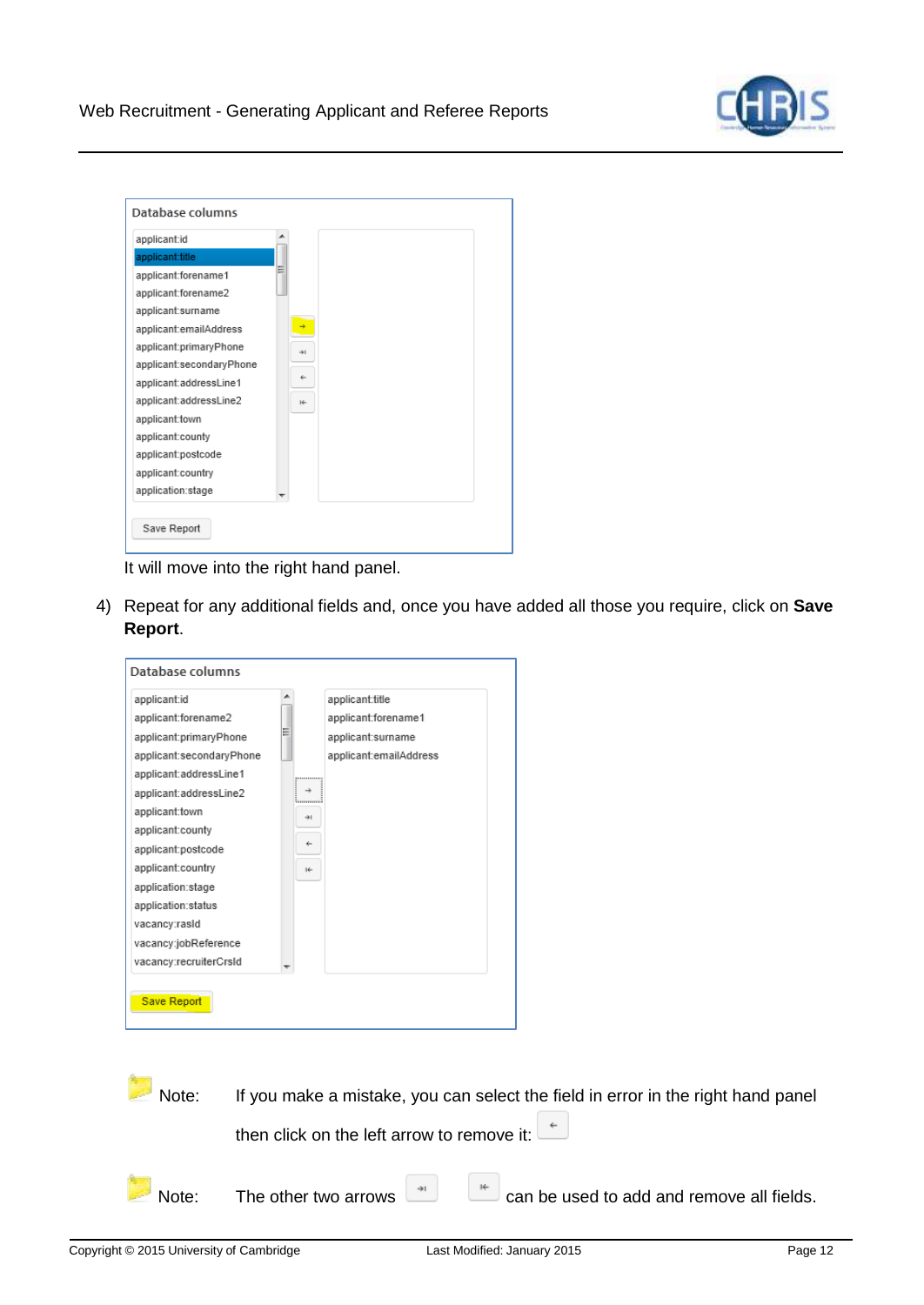

5) You will receive a message that the report has been saved successfully.



Click on the **X** to close the window.

The report will also be added to the list shown on screen:

| <b>Reports</b>                                                      | Reporting Area                                                                                                                                                                |                                                    |                                                        |  |  |  |  |  |  |  |  |
|---------------------------------------------------------------------|-------------------------------------------------------------------------------------------------------------------------------------------------------------------------------|----------------------------------------------------|--------------------------------------------------------|--|--|--|--|--|--|--|--|
| Generate Report<br>Generate Selection Grid<br><b>Manage Reports</b> | <b>Manage Reports</b><br>Here you can view specifications of the reports you have created and delete them if required.<br><b>Create New Report</b><br><b>Existing Reports</b> |                                                    |                                                        |  |  |  |  |  |  |  |  |
|                                                                     | <b>Report Name</b>                                                                                                                                                            | <b>Created Date</b>                                | Actions                                                |  |  |  |  |  |  |  |  |
|                                                                     | Report A                                                                                                                                                                      | 06-Jan-2015 16:49:01                               | * View Report Specification<br>$\overline{\mathbf{v}}$ |  |  |  |  |  |  |  |  |
|                                                                     |                                                                                                                                                                               | $10$ $\square$<br>$14$ of 1 $10$ $\mu$<br>(1 of 1) |                                                        |  |  |  |  |  |  |  |  |
|                                                                     |                                                                                                                                                                               |                                                    |                                                        |  |  |  |  |  |  |  |  |

6) To run a report that you have already specified using the steps above, click on **Generate report**.

| <b>Generate Report</b>         |                                                                                                                   |                        |                                                                                                                                                                                                                               |                                            |                         |  |  |  |  |  |  |
|--------------------------------|-------------------------------------------------------------------------------------------------------------------|------------------------|-------------------------------------------------------------------------------------------------------------------------------------------------------------------------------------------------------------------------------|--------------------------------------------|-------------------------|--|--|--|--|--|--|
| <b>Generate Selection Grid</b> |                                                                                                                   | <b>Generate Report</b> |                                                                                                                                                                                                                               |                                            |                         |  |  |  |  |  |  |
| Manage Reports                 | Before generating a report for the first time, go to the Manage Reports section to specify which fields you need. |                        |                                                                                                                                                                                                                               |                                            |                         |  |  |  |  |  |  |
|                                |                                                                                                                   |                        | To generate a report, select the vacancles you want, pick one of your reports from the drop-down list and click Generate custom report.<br>Standard reports for each vacancy are available on the vacancy's Vacancy Overview. |                                            |                         |  |  |  |  |  |  |
|                                | u                                                                                                                 | Job Reference<br>≎     | Job Title $\diamond$                                                                                                                                                                                                          | Status $\diamond$<br>$\blacksquare$<br>All | Closing Date $\diamond$ |  |  |  |  |  |  |
|                                | $\overline{\mathbf{v}}$                                                                                           | 00275                  | <b>Language Teaching Officer</b>                                                                                                                                                                                              | <b>Advert closed</b>                       | 04-Jan-2015             |  |  |  |  |  |  |
|                                |                                                                                                                   | 00364                  | Senior Investigator Scientist                                                                                                                                                                                                 | Advert live                                | 16-Jan-2015             |  |  |  |  |  |  |
|                                |                                                                                                                   | 00373                  | <b>Investigator Scientist</b>                                                                                                                                                                                                 | <b>Advert live</b>                         | 22-Jan-2015             |  |  |  |  |  |  |
|                                | c                                                                                                                 | 00375                  | <b>Investigator Scientist</b>                                                                                                                                                                                                 | Advert live                                | 22-Jan-2015             |  |  |  |  |  |  |
|                                | □                                                                                                                 | 00378                  | Principal Research Administrator                                                                                                                                                                                              | Advert live                                | 22-Jan-2015             |  |  |  |  |  |  |
|                                |                                                                                                                   | AH00167                | Programme Leader                                                                                                                                                                                                              | Advert live                                | 17-Dec-2025             |  |  |  |  |  |  |
|                                | o                                                                                                                 | AH00168                | Programme Leader                                                                                                                                                                                                              | Advert live                                | 22-Dec-2021             |  |  |  |  |  |  |
|                                |                                                                                                                   | AH00201                | Programme Leader                                                                                                                                                                                                              | Advert closed                              | 22-Dec-2014             |  |  |  |  |  |  |
|                                | c                                                                                                                 | AH00202                | Programme Leader                                                                                                                                                                                                              | Advert closed                              | 22-Dec-2014             |  |  |  |  |  |  |
|                                |                                                                                                                   | AH00204                | Programme Leader                                                                                                                                                                                                              | Advert closed                              | 22-Dec-2014             |  |  |  |  |  |  |
|                                |                                                                                                                   |                        | 1 2 3 4 5 6 7 8<br>$(1$ of $8)$<br>$\mathbf{p}$                                                                                                                                                                               | $10 -$<br>$\blacktriangleright$ 1          |                         |  |  |  |  |  |  |
|                                | Report A                                                                                                          |                        | $\blacksquare$<br>Generate custom report                                                                                                                                                                                      |                                            |                         |  |  |  |  |  |  |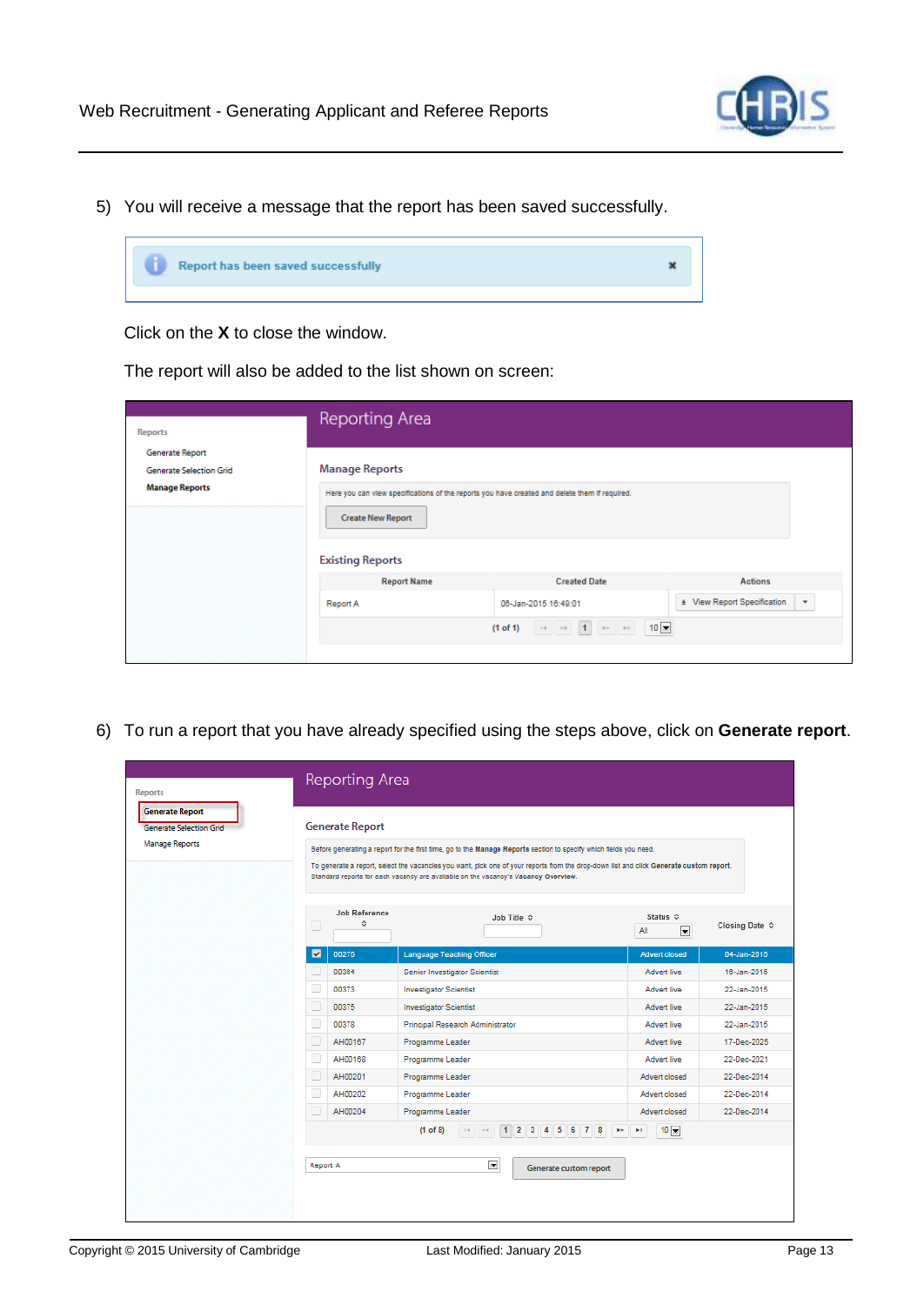

|   | Job Reference<br>٠ | Job Title ¢                                                                                                                            | Status 0<br>$\overline{\phantom{a}}$<br>All | Closing Date $\diamond$ |
|---|--------------------|----------------------------------------------------------------------------------------------------------------------------------------|---------------------------------------------|-------------------------|
|   | 02805              | Research Associate in Theological Ethics                                                                                               | Advert closed                               | 17-Apr-2014             |
|   | 02862              | Research Associate                                                                                                                     | Complete                                    | 22-Apr-2014             |
| Г | 03169              | Senior Investigator Scientist                                                                                                          | <b>Advert live</b>                          | 28-Feb-2015             |
|   | 03207              | Language Teaching Officer                                                                                                              | Advert live                                 | 28-Feb-2015             |
|   | 03227              | <b>Teaching Associate</b>                                                                                                              | Advert live                                 | 28-Feb-2015             |
| П | 03240              | Senior Investigator Scientist                                                                                                          | <b>Advert live</b>                          | 28-Feb-2015             |
|   | 03258              | Language Teaching Officer                                                                                                              | <b>Advert live</b>                          | 28-Feb-2015             |
|   | 03278              | <b>Teaching Associate</b>                                                                                                              | Advert live                                 | 28-Feb-2015             |
| Г | 03292              | Senior Investigator Scientist                                                                                                          | Advert live                                 | 28-Feb-2015             |
|   | 03310              | Director of Research                                                                                                                   | <b>Advert live</b>                          | 16-Aug-2014             |
|   | (1 of 36)          | 5 <sup>1</sup><br>6<br>8 <sub>1</sub><br>9<br>$\overline{7}$<br>$2 \mid 3$<br>$\mathbf{4}$<br>10<br>$\mathbf{1}$<br>p.<br>$\mathbf{P}$ | 10                                          | ×                       |
|   | Test MG 1          | ▼                                                                                                                                      | <b>Generate Custom Report</b>               |                         |

#### 7) Select one or more vacancies and the saved report you wish to use:

8) Click on **Generate Custom Report** and then click on **Open**.

| Do you want to open or save report.xls from staging.hrsystems.admin.cam.ac.uk? |  | ance |  |
|--------------------------------------------------------------------------------|--|------|--|
|                                                                                |  |      |  |

The report will then be opened within Excel and will display your customised data.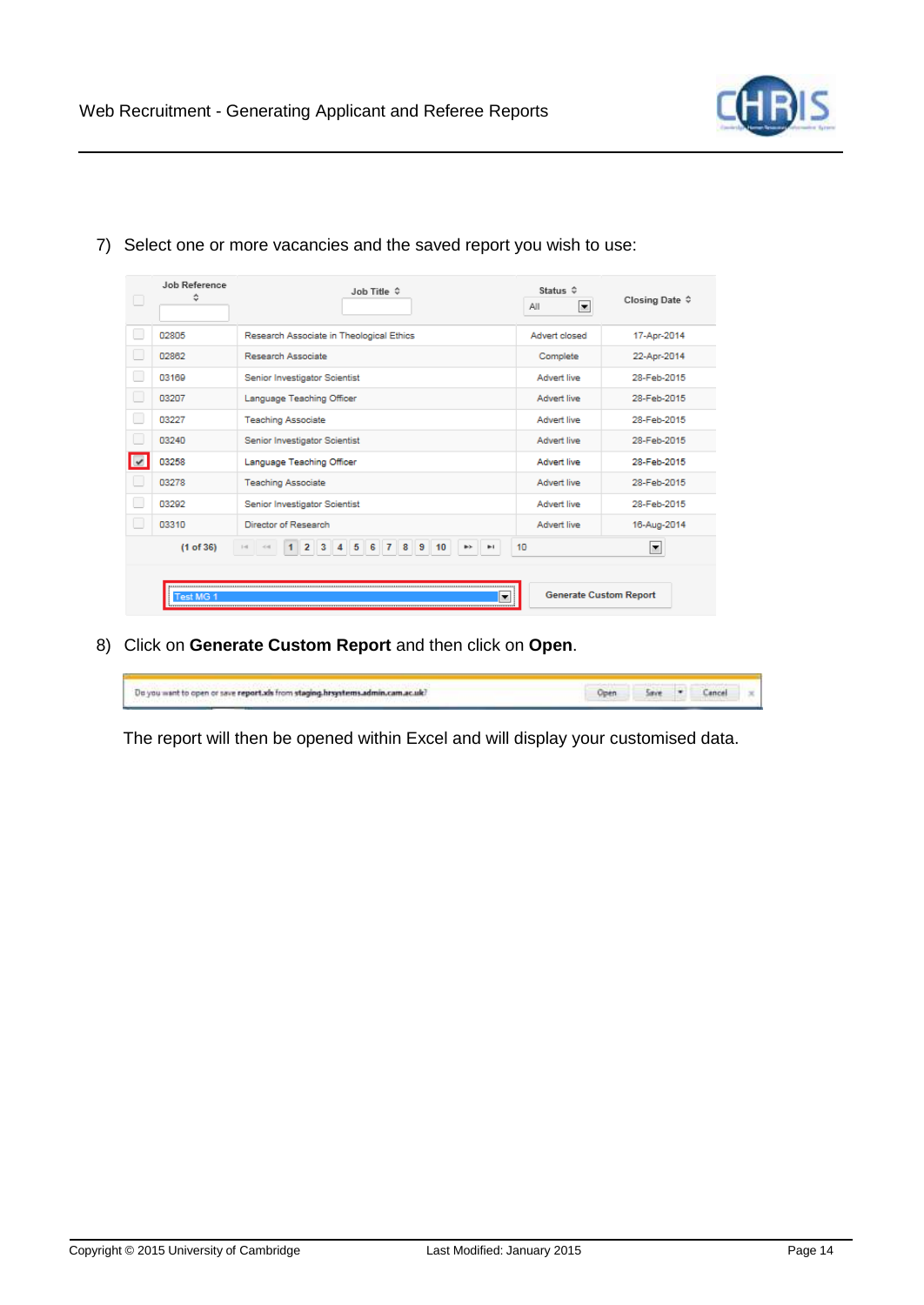

| A              | $\overline{A}$ | B                                    | Ć                        | D                              |
|----------------|----------------|--------------------------------------|--------------------------|--------------------------------|
| 1              |                | <b>Applicant Applicant Forename1</b> | <b>Applicant Surname</b> | <b>Applicant Email Address</b> |
| $\overline{2}$ | Mrs            | Pauline                              | Abbott                   | AjayKaramkanty@gmail.com       |
| 3              | Mr             | Leonard                              | Alexander                | AjayKaramkanty@gmail.com       |
| 4              | Mrs            | Kelly                                | Alford                   | AjayKaramkanty@gmail.com       |
| 5              | Mr             | Chris                                | Anderson                 | AjayKaramkanty@gmail.com       |
| 6              | Mr             | Jeremy                               | Andrews                  | AjayKaramkanty@gmail.com       |
| 7              | Mr             | Paul                                 | Andrews                  | AjayKaramkanty@gmail.com       |
| 8              | <b>Mrs</b>     | Emma                                 | Ball                     | AjayKaramkanty@gmail.com       |
| 9              | Mr             | Matthew                              | Boardman                 | AjayKaramkanty@gmail.com       |
| 10             | Mr             | <b>Bruce</b>                         | <b>Boyer</b>             | AjayKaramkanty@gmail.com       |
| 11             | <b>Mrs</b>     | Amber                                | <b>Brown</b>             | AjayKaramkanty@gmail.com       |
| 12             | Mr             | Donald                               | <b>Brown</b>             | AjayKaramkanty@gmail.com       |
| 13             | Mrs            | Louise                               | <b>Brown</b>             | AjayKaramkanty@gmail.com       |
| 14             | Mr             | Jeremy                               | <b>Butcher</b>           | AjayKaramkanty@gmail.com       |
| 15             | Mr             | Owen                                 | <b>Butler</b>            | AjayKaramkanty@gmail.com       |
| 16             | Mr             | Komura                               | Cao                      | AjayKaramkanty@gmail.com       |
| 17             | Mr             | Jack                                 | Chan                     | AjayKaramkanty@gmail.com       |
| 18             | Mrs            | Heather                              | Casling                  | AjayKaramkanty@gmail.com       |
| 19             | Mr             | Jian                                 | Chen                     | AjayKaramkanty@gmail.com       |
| 20             | Mr             | Andrew                               | Chapman                  | AjayKaramkanty@gmail.com       |
| 21             | Mr             | <b>Francis</b>                       | Cohn                     | AjayKaramkanty@gmail.com       |
| 22             | Mrs            | Jacquelin                            | Cloony                   | AjayKaramkanty@gmail.com       |
| 23             | Mrs            | Denise                               | Cooper                   | AjayKaramkanty@gmail.com       |
| 24             | <b>Mrs</b>     | Gemma                                | Collins                  | AjayKaramkanty@gmail.com       |
| 25             | Mr             | <b>Stuart</b>                        | Courtney                 | AjayKaramkanty@gmail.com       |
| 26             | <b>Mrs</b>     | Laura                                | Cottington               | AjayKaramkanty@gmail.com       |
| 27             | Mr             | Adam                                 | Cummins                  | AjayKaramkanty@gmail.com       |
| 28             | Mr             | Carl                                 | Croxford                 | AjayKaramkanty@gmail.com       |
| 29             | <b>Mrs</b>     | Edward                               | <b>Davies</b>            | AjayKaramkanty@gmail.com       |
| 30             | Mr             | James                                | Curtis                   | AjayKaramkanty@gmail.com       |
| 31             | <b>Mrs</b>     | Zoe                                  | Davies                   | AjayKaramkanty@gmail.com       |
| 32             | Mr             | Fraser                               | Davies                   | AjayKaramkanty@gmail.com       |
| 33             | Mr             | Norbert                              | Dawson                   | AjayKaramkanty@gmail.com       |
| 34             | <b>Mrs</b>     | <b>Bruce</b>                         | Dench                    | AjayKaramkanty@gmail.com       |
| 35             | Mrs            | <b>Michelle</b>                      | Dawe                     | AjayKaramkanty@gmail.com       |
| 36             | Mr             | Douglas                              | Dawson                   | AjayKaramkanty@gmail.com       |
| 37             | Mr             | Ravi                                 | Dhoni                    | AjayKaramkanty@gmail.com       |
| 38             | Mr             | Anil                                 | Dravid                   | AjayKaramkanty@gmail.com       |
| 39             | Mr             | Eric                                 | Dewhurst                 | AjayKaramkanty@gmail.com       |
| 40             | Mr             | Gilbert                              | Dewhurst                 | AjayKaramkanty@gmail.com       |
| 41<br><b>A</b> | Mrs            | Sarah                                | <b>Duckett</b>           | AjayKaramkanty@gmail.com       |

You can then save and edit this in Excel in the usual way.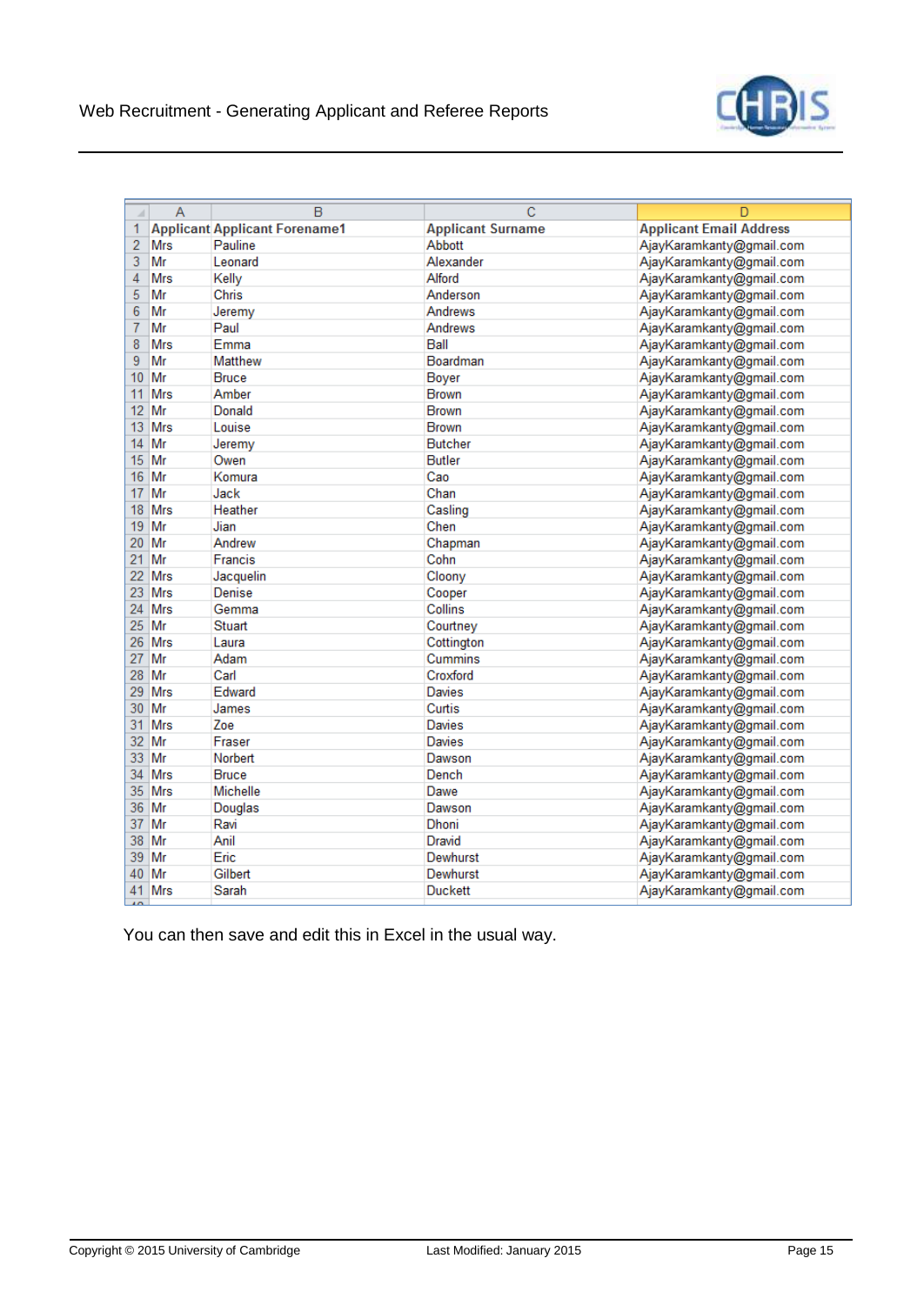

# <span id="page-16-0"></span>**3.1.2 Creating a selection grid**

One of the standard pre-written reports allows you to generate a selection grid similar to the existing **[HR11 Selection Results](http://www.admin.cam.ac.uk/cam-only/offices/hr/forms/hr11/) template.** 

1) Click on **Generate Selection Grid**.

| <b>Reports</b>                                                      | Reporting Area                                                                                                                                                                                                                                                                                                                                                                                         |                                                                     |
|---------------------------------------------------------------------|--------------------------------------------------------------------------------------------------------------------------------------------------------------------------------------------------------------------------------------------------------------------------------------------------------------------------------------------------------------------------------------------------------|---------------------------------------------------------------------|
| Generate Report<br><b>Generate Selection Grid</b><br>Manage Reports | <b>Generate Selection Results Grid</b><br>From this page you will be able to generate a pre-populated Selection Results Grid report (HR11). To begin, please select a vacancy, the stage you would<br>like the report for and the desired output of the report.<br>Please Note: This report can also be generated for a particular stage via the 'Process Applicants' section of a vacancy.            |                                                                     |
|                                                                     | <b>Vacancy Details</b><br>Vacancy:<br>$\scriptstyle\star$<br>-- Please Select --<br><b>Output Format</b><br>Please select an output format:<br>۰<br>œ.<br><b>PDF</b> Document<br>W<br><b>Word Document</b><br>0<br>₫<br>0<br><b>Excel Spreadsheet</b><br>$\frac{1}{\sqrt{100}}$<br>O<br><b>Rich Text Format</b><br>Please select a vacancy and a stage before running the<br>report<br>Generate Report | <b>Vacancy Stage:</b><br>-- Please Select --<br>$\scriptstyle\rm w$ |

2) Select the vacancy and stage:

| <b>Vacancy Details</b>           |                |
|----------------------------------|----------------|
| Vacancy:                         | Vacancy Stage: |
| 00275: Language Teaching Officer | Short Listing  |
|                                  |                |

3) Select the format for the grid: